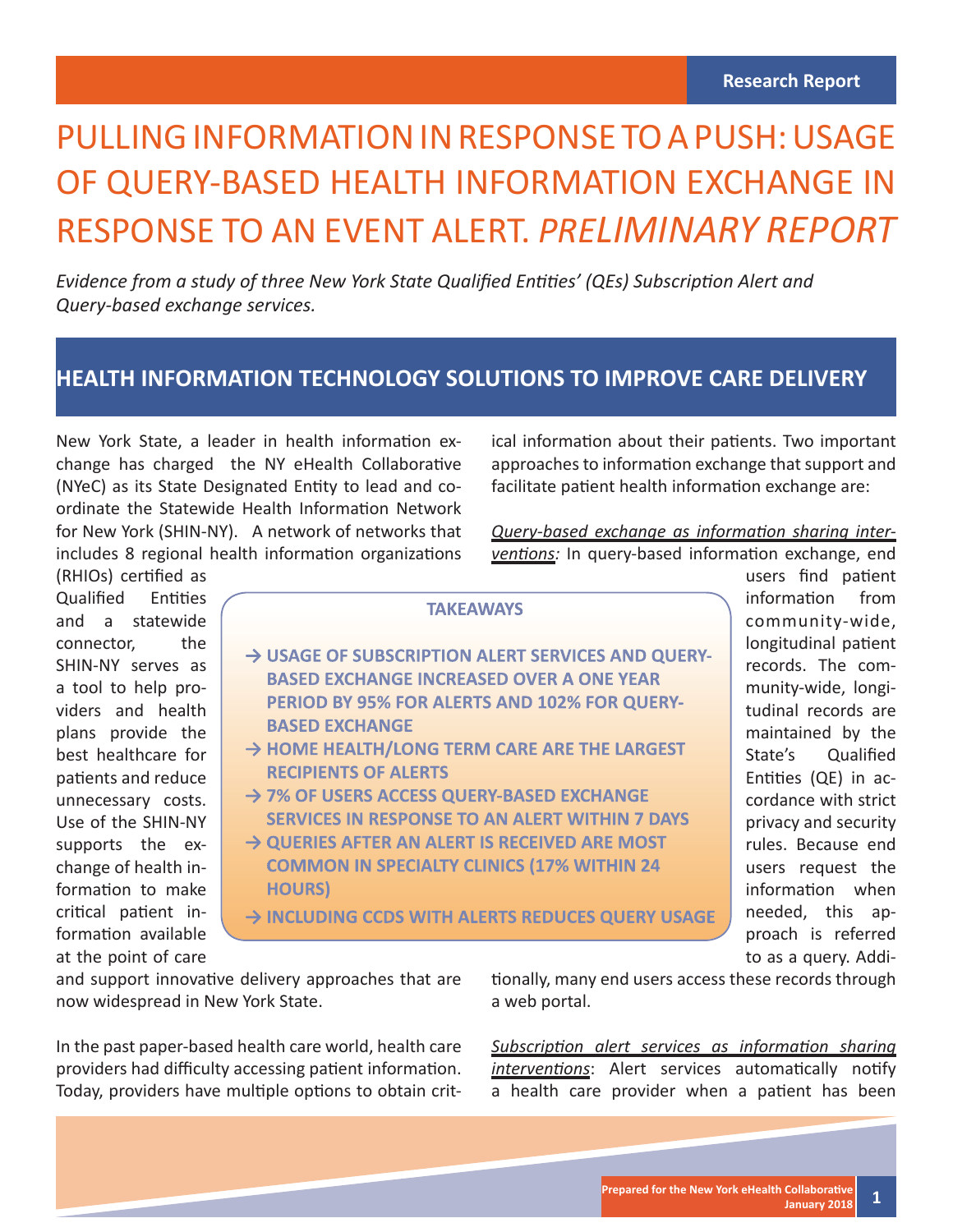admitted to or discharged from a participating hospital or emergency department. Alerts are real-time, electronic, automatic, and delivered to providers in accordance with state and federal privacy regulations.

In New York State, all QEs offer both query-based exchange and core subscription alert services free of charge to all Participants to enhance the flow of information between settings of care.

Query-based exchange has been in use in New York State and in other locations in the US for more than a decade and subscription alert services are growing nationwide.<sup>1</sup> Importantly, multiple evaluations have demonstrated that query-based exchange subscription and alert services reduce unnecessary utilization and reduce costs for New York State.<sup>2-7</sup>

Box 1. Comparison of information sharing interventions in New York State.

| Query-based exchange                                                 | <b>Subscription Alert Services</b>                                          |
|----------------------------------------------------------------------|-----------------------------------------------------------------------------|
| • Providers and staff access community-wide,<br>longitudinal records | • Providers and staff receive notices about patient<br>events automatically |
| • Comprehensive patient data                                         | Limited patient data<br>$\bullet$                                           |
| $\bullet$ Secure                                                     | $\bullet$ Secure                                                            |
| • Service offered by Qualified Entities                              | • Service offered by Qualified Entities                                     |

This preliminary report describes how these two approaches to information exchange work together within the State in a complementary fashion. This is the first part of a multi-phase study, with additional phases focusing on user stories and the impact of these services on health care costs and utilization.

*Note: For the purposes of this report, we excluded all records from sending facilities that were not hospitals or health systems and alerts that were not for an admission/discharge from a hospital or emergency department. Also, because more than one alert may be sent per health care encounter, we reduced all records into unique sender-recipient combinations for a single patient per day.*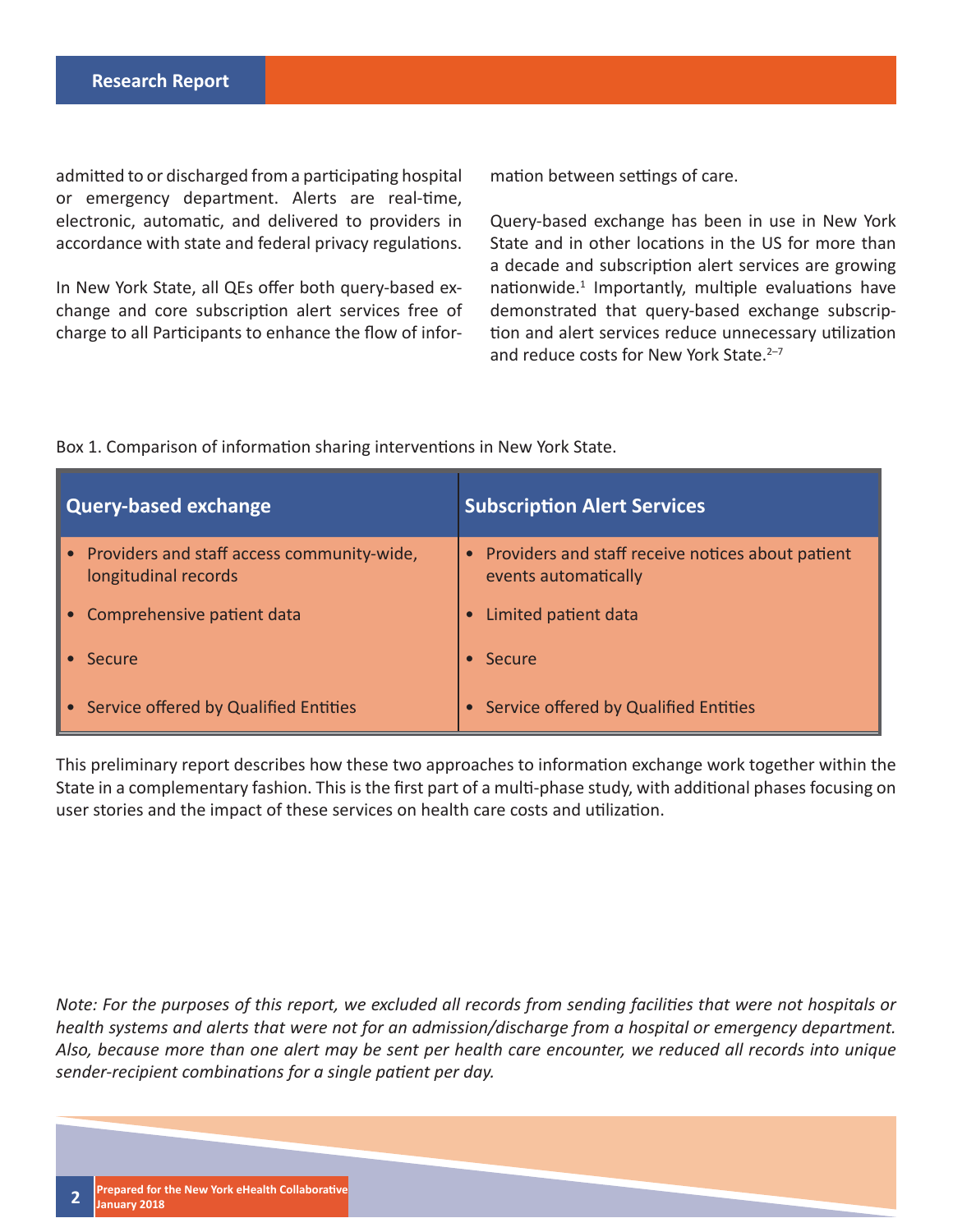### **KEY FINDING #1: USAGE OF SUBSCRIPTION ALERT SERVICES AND QUERY-BASED EXCHANGE INCREASED OVER TIME**



Figure 1. Number of Alerts Sent by Three Qualified Entities in New York State.

Figure 2. Number of Queries to Three Qualified Entities' Longitudinal Patient Record Systems in New York State.



*Note: Unique queries for patients with alerts (2016-2017) & excluding queries for consent only.* 

- The number of alerts being sent for patients with alerts is increasing over time.
- The number of queries is increasing over time.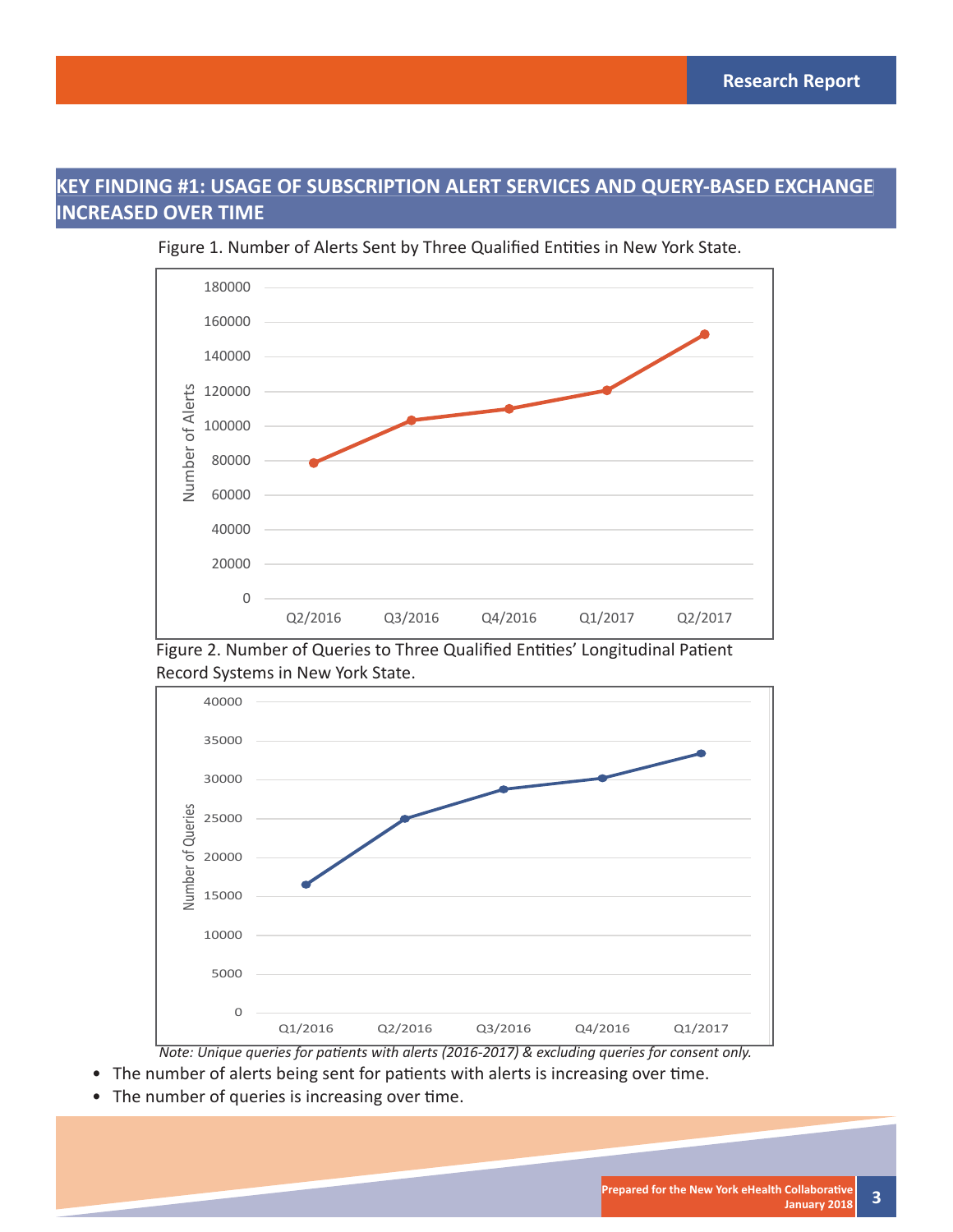### **KEY FINDING #2: CHARACTERISTICS ASSOCIATED WITH ALERTS**

Table 1. Patient Characteristics Associated with Alerts from Three Qualified Entities in New York State.

|                       | N       | %    |
|-----------------------|---------|------|
| <b>Patient Gender</b> |         |      |
| Male                  | 249,436 | 38.9 |
| Female                | 358,384 | 55.8 |
| Other/Unknown         | 34,099  | 5.3  |
| <b>Patient Age</b>    |         |      |
| < 18                  | 27,955  | 4.4  |
| $18 - 29$             | 67,932  | 10.6 |
| $30 - 44$             | 109,991 | 17.1 |
| $45 - 64$             | 221,171 | 34.6 |
| $65+$                 | 213,870 | 33.3 |

Table 2. Characteristics of Alerts from Three Qualified Entities in New York State.

|                              | N       | %    |  |
|------------------------------|---------|------|--|
| <b>Alert Timing</b>          |         |      |  |
| Admit                        | 229,047 | 35.7 |  |
| <b>Discharge</b>             | 236,410 | 36.8 |  |
| <b>Both</b>                  | 176,462 | 27.5 |  |
| <b>Alert Setting</b>         |         |      |  |
| <b>Emergency Department</b>  | 412,712 | 64.3 |  |
| Inpatient                    | 179,490 | 28.0 |  |
| <b>Both</b>                  | 49,717  | 7.7  |  |
| <b>Alert Source Type</b>     |         |      |  |
| <b>General Hospital</b>      | 639,434 | 99.6 |  |
| <b>Specialty Hospital</b>    | 2,485   | 0.4  |  |
| <b>Alert Source Location</b> |         |      |  |
| Downstate Metropolitan       | 309,119 | 48.2 |  |
| Upstate Metropolitan         | 274,296 | 42.7 |  |
| Micropolitan                 | 50,715  | 7.9  |  |
| <b>Rural</b>                 | 7,789   | 1.2  |  |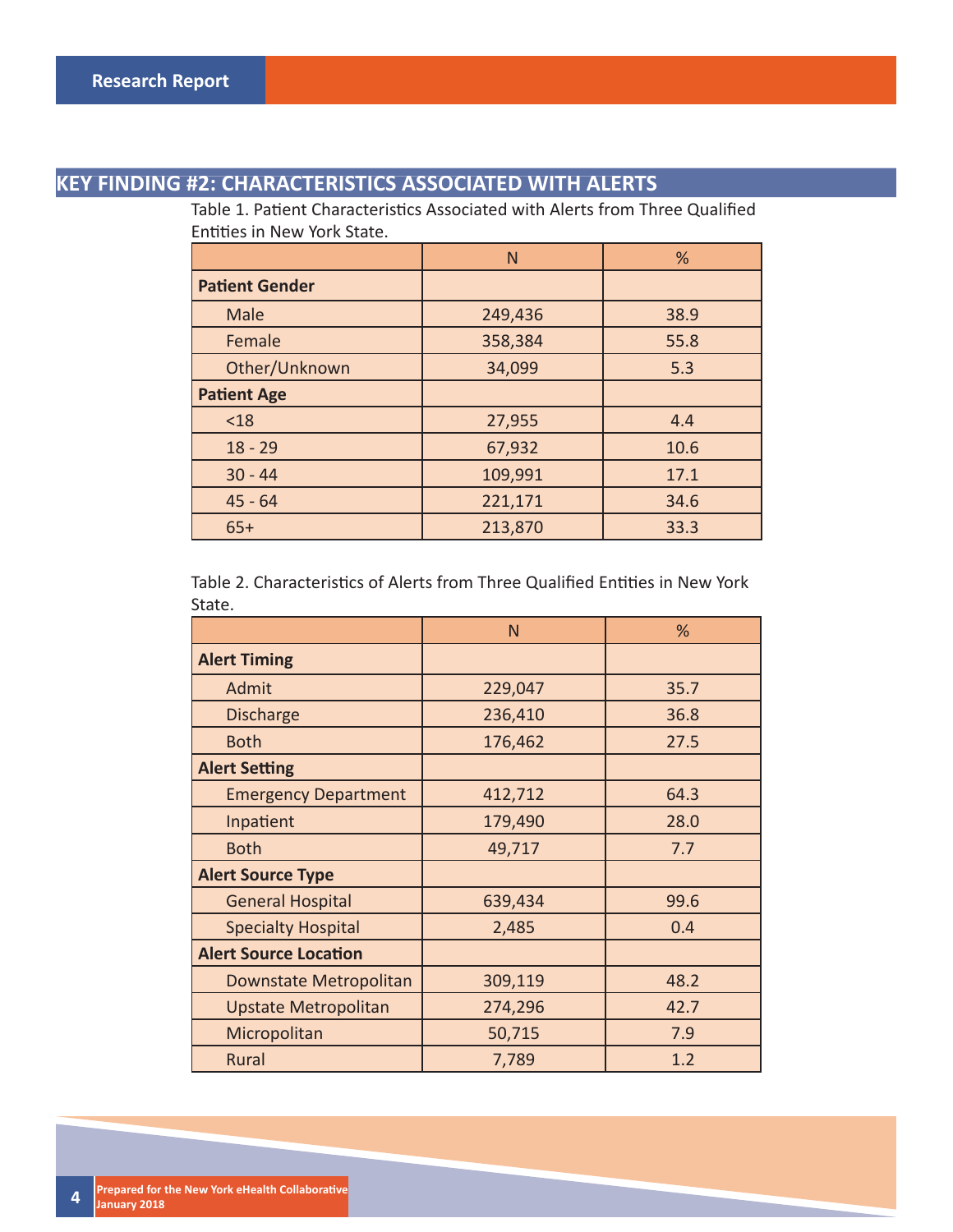|                      | N       | %    |
|----------------------|---------|------|
| <b>Direct to EHR</b> |         |      |
| Yes                  | 335,318 | 52.2 |
| <b>No</b>            | 306,601 | 47.8 |
| <b>CCD Attached</b>  |         |      |
| Yes                  | 286,708 | 44.7 |
| <b>No</b>            | 355,211 | 55.3 |

Table 2. Characteristics of Alerts from Three Qualified Entities in New York State (continued).

- Alerts are more likely to be sent for women than men.
- More alerts are sent for individuals between the ages of 45-64 and those that were 65 or older.
- Alerts are most commonly sent when a patient had been discharged from an emergency department than an inpatient setting.
- Most alerts come from general hospitals.
- Slightly more than half of alerts are sent directly to an EHR; the remaining half are sent via other methods including secure email or other messaging.
- Many alerts include Continuity of Care Documents (CCD).

*"We have a client who we were able to see how much she was utilizing the emergency room. It allowed us to make a goal around that for her that we would have never known without it [alerts]. It [alerts] helped us to see the volume of visits and focus on that in our program with her."*  **-Director of Programs, Social Service and Mental Health Organization**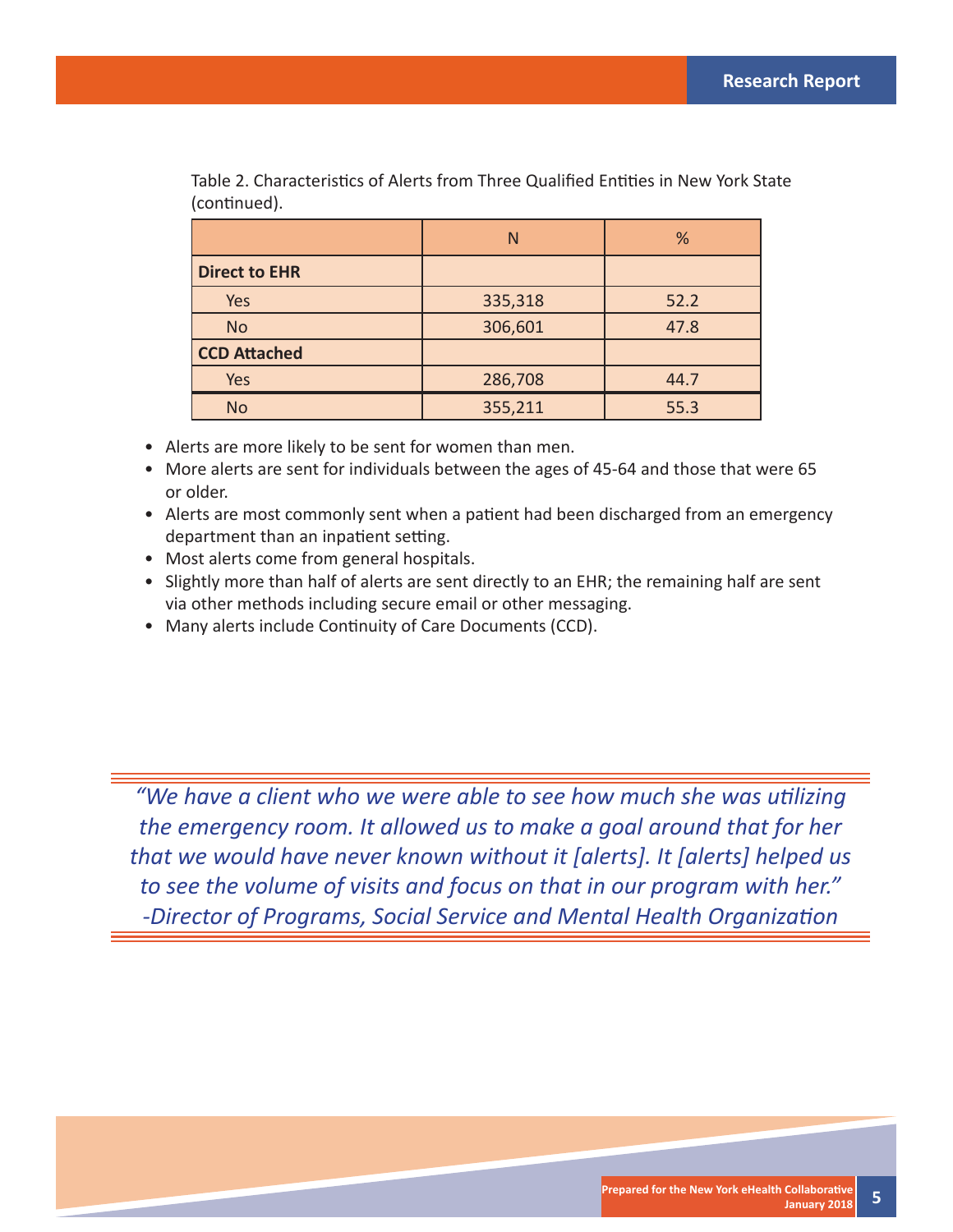### **KEY FINDING #3: LONG TERM CARE/HOME HEALTH ARE THE LARGEST RECIPIENTS OF ALERTS**

Table 3. Types of Organizations that Received Alerts from Three Qualified Entities in New York State.

|                                               | N       | %    |
|-----------------------------------------------|---------|------|
| <b>Receiving Organization Type</b>            |         |      |
| Primary Care Clinic <sup>1</sup>              | 103,898 | 16.2 |
| <b>Federally Qualified Health Center</b>      | 119,413 | 18.6 |
| Specialty/Multi-Specialty Clinic <sup>2</sup> | 49,959  | 7.8  |
| Long Term Care/Home Health                    | 178,807 | 27.9 |
| <b>Health Home</b>                            | 141,894 | 22.1 |
| <b>Behavioral Health</b>                      | 14,932  | 2.3  |
| Payer                                         | 8,975   | 1.4  |
| Other <sup>3</sup>                            | 22,479  | 3.5  |
| <b>Missing</b>                                | 1,562   | 0.2  |

1 Primary care clinics include hospital-based clinics.

<sup>2</sup>Specialty/Multi-Specialty clinics may include primary care services offered as part of multi-specialty practices.

<sup>3</sup>"Other" includes social services, community services, and other non-clinical care settings.

- A wide variety of health care organizations received alerts.
- Home health received the largest number of alerts.
- Federally Qualified Health Centers and Primary Care Clinics (both independent and hospital-based practices) were the next most common recipients of alerts.

*"RHIO alerts have been very helpful to our organization. It also has saved us money as we pay an aide for going to a home even if someone is not there. Now we are alerted in advance and can call the aide."*  **-Executive Director, Home Care Organization**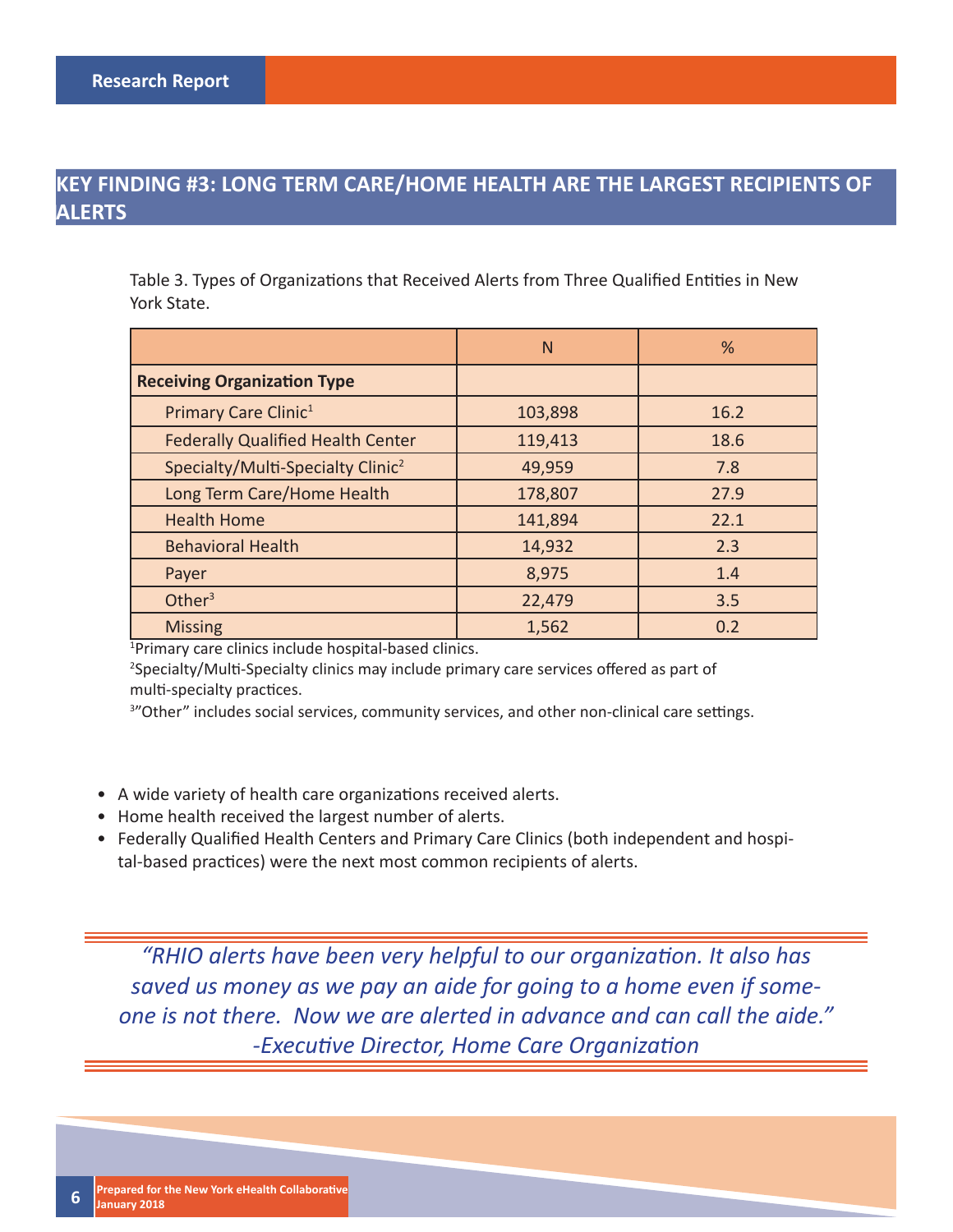Figure 3. Percent<sup>1</sup> of Alerts from Three Qualified Entities in New York State with a Query within 24 hours, 72 hours, and 7 days.



<sup>1</sup>Percentages in this figure are cumulative

- Both alerts and query-based information exchange are supported by New York State and the Federal Government.
- Within 24 hours, nearly 3% of alerts resulted in end users accessing query portals for additional patient information.
- Within 7 days, more than 6% of alerts resulted in query access.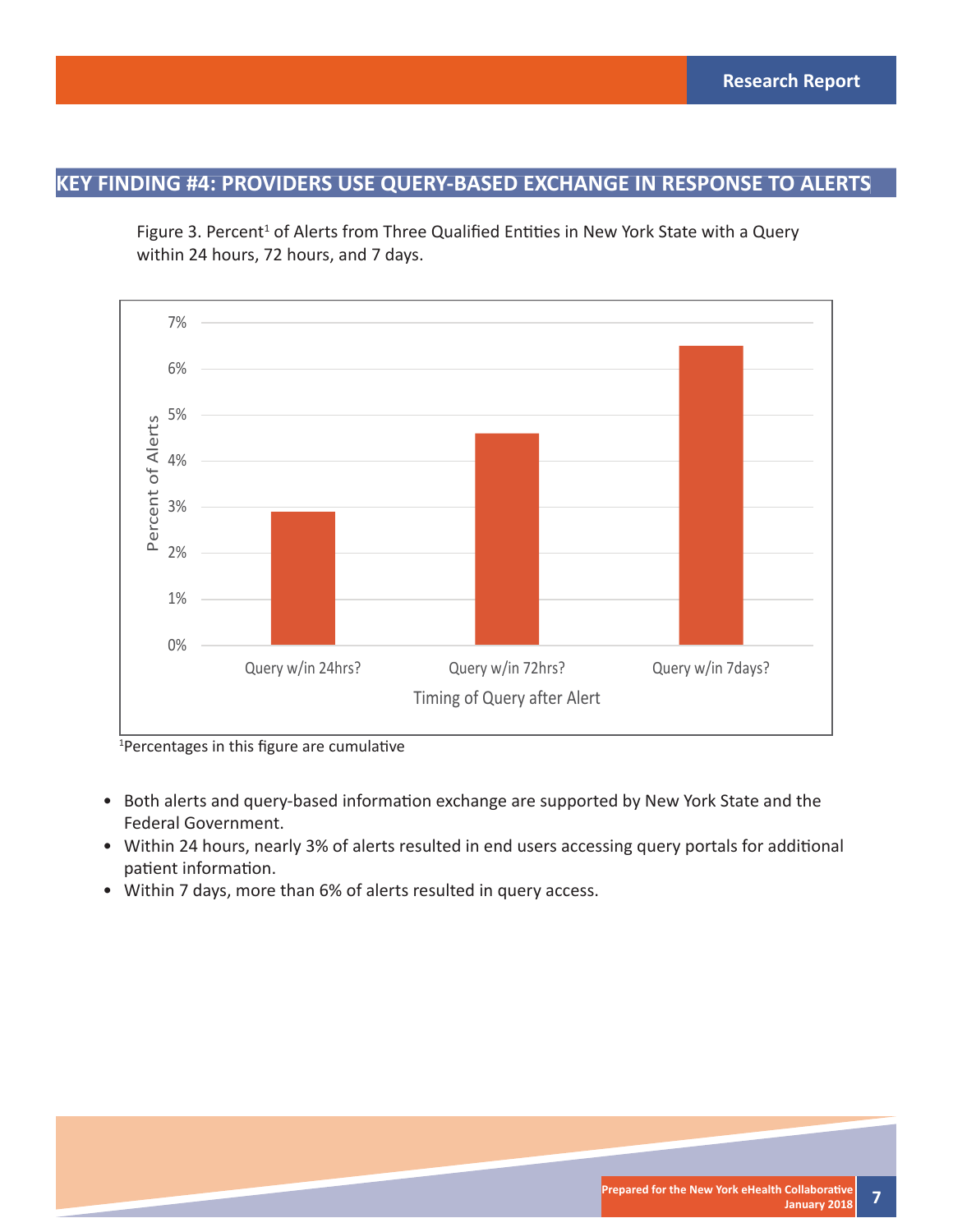### **KEY FINDING #5: QUERIES AFTER ALERTS ARE RECEIVED ARE MORE COMMON FOR OLDER PATIENTS**

Figure 4. Percent<sup>1</sup> of Alerts from Three Qualified Entities in New York State with a Query within 24 hours, 72 hours, and 7 days.



#### <sup>1</sup>Percentages in this figure are cumulative

- Organizations are more likely to access Qualified Entities' query-based portal services if they received an alert for patients over the age of 65 years.
- Usage of query-based portals after an alert is received was next highest for children  $(< 18$  years old).

*"It [alerts] keeps me a step ahead of the game, because right now there is no communication between the hospital and me or the doctors and me. This really helps so that I can address them and try to build confidence with the doctors and the discharge planners. It's increasing my communication with the health care professionals that are taking care of her so that we can all work together."*  **-Respiratory Therapist, Pharmacy and Home Healthcare Organization**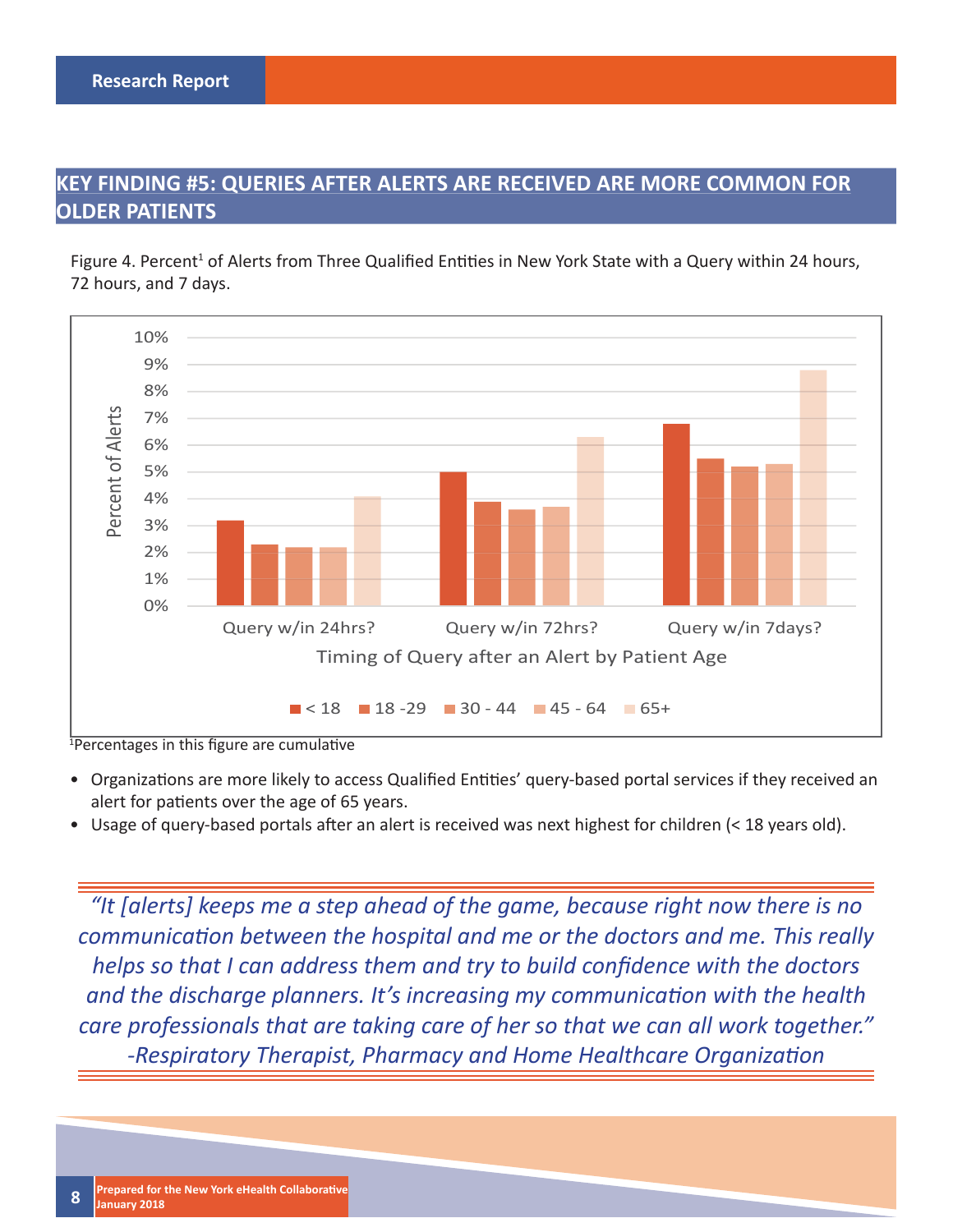### **KEY FINDING #6: QUERIES AFTER AN ALERT IS RECEIVED ARE MOST COMMON IN SPECIALTY CLINICS**

Table 4. Organizational Characteristics Associated with Utilization of Query-Based Services Following an Alert in Three Qualified Entities in New York State.

|                                               | Total number of<br>alerts received | Query w/in<br>24hrs? | Query w/in<br>72hrs? | Query w/in<br>7days? |
|-----------------------------------------------|------------------------------------|----------------------|----------------------|----------------------|
|                                               | (n)                                | $Y(\%)$              | $Y$ (%) <sup>4</sup> | $Y$ (%) <sup>4</sup> |
| <b>All alerts</b>                             | 641,919                            | 2.9                  | 4.6                  | 6.5                  |
| <b>Receiving Organization Type</b>            |                                    |                      |                      |                      |
| Primary Care Clinic <sup>1</sup>              | 103,898                            | 1.6                  | 2.6                  | 3.5                  |
| <b>Federally Qualified Health Center</b>      | 119,413                            | 3.6                  | 6.0                  | 8.9                  |
| Specialty/Multi-Specialty Clinic <sup>2</sup> | 49,959                             | 16.5                 | 25.8                 | 35.7                 |
| Long Term Care/Home Health                    | 178,807                            | 0.6                  | 0.9                  | 1.3                  |
| <b>Health Home</b>                            | 141,894                            | 0.8                  | 1.4                  | 2.1                  |
| <b>Behavioral Health</b>                      | 14,932                             | 4.7                  | 7.4                  | 10.6                 |
| Payer                                         | 8,975                              | 6.3                  | 9.3                  | 12.0                 |
| Other $3$                                     | 22,479                             | 3.4                  | 5.8                  | 8.0                  |
| <b>Missing</b>                                | 1,562                              | 0.4                  | 0.5                  | 0.5                  |

1 Primary care clinics include hospital-based clinics.

<sup>2</sup>Specialty/Multi-Specialty clinics may include primary care services offered as part of multi-specialty practices.

<sup>3</sup>"Other" includes social services, community services, and other non-clinical care settings.

<sup>4</sup>Percentages are cumulative

- Specialty and Multi-Specialty Clinics queried for additional information in response to 1 out of every 7 alerts within 24 hours.
- Payers are also more likely to use query-based portals within 24 hours than other types of providers.
- Organizations that received a larger number of alerts tended to have fewer queries in response to the alerts.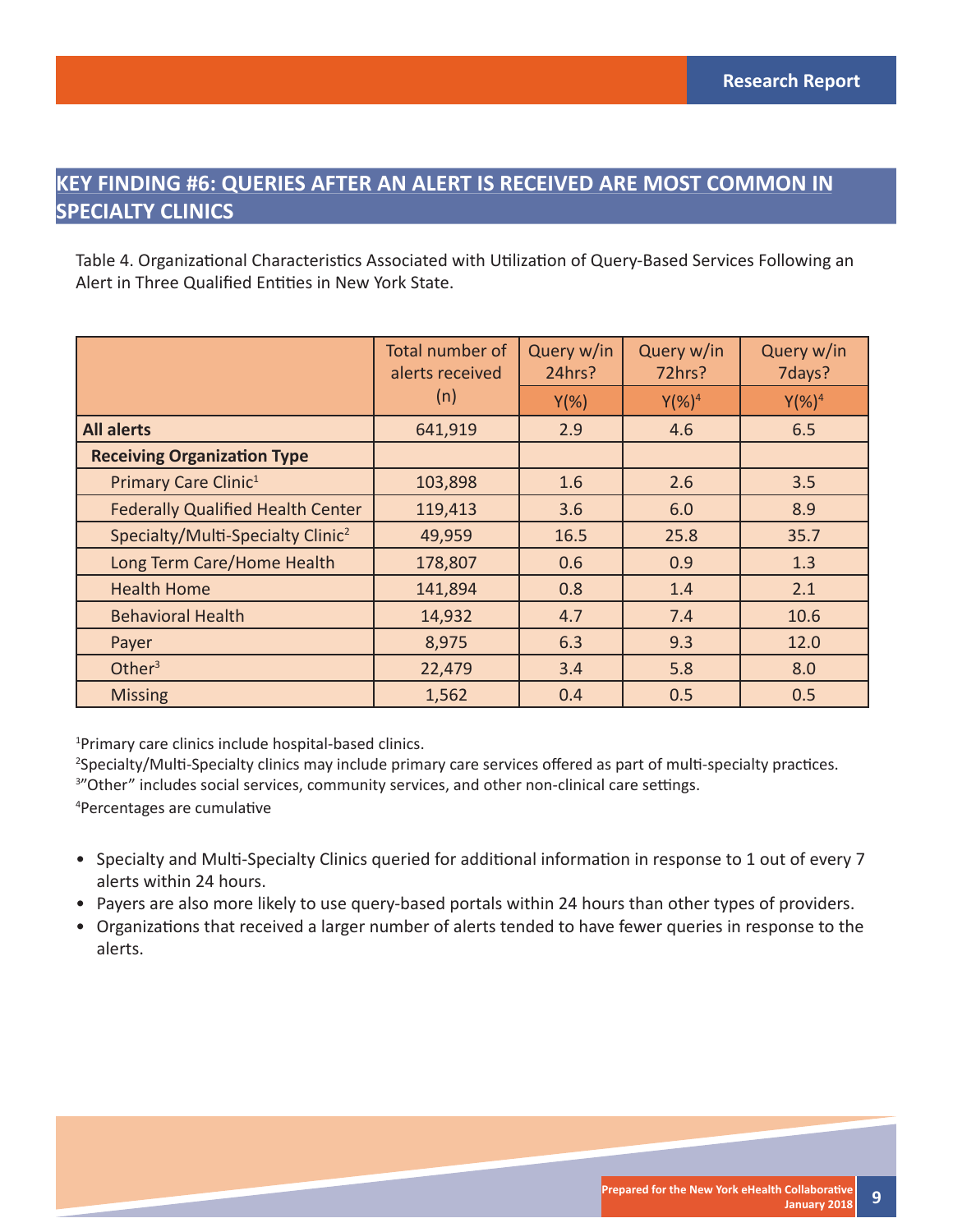#### **KEY FINDING #7: INCLUDING CCDS WITH ALERTS REDUCES QUERY USAGE**

Table 5. Characteristics Associated with Utilization of Query-Based Services Following an Alert in Three Qualified Entities in New York State.

|                              | Total number of<br>alerts received | Query w/in<br>24hrs? | Query w/in<br>72hrs? | Query w/in<br>7days? |
|------------------------------|------------------------------------|----------------------|----------------------|----------------------|
|                              | (n)                                | $Y(\%)$              | $Y(\%)^1$            | $Y(\%)^1$            |
| <b>All Alerts</b>            | 641,919                            | 2.9                  | 4.6                  | 6.5                  |
| <b>Alert Timing</b>          |                                    |                      |                      |                      |
| Admit                        | 229,047                            | 2.8                  | 4.9                  | 7.3                  |
| <b>Discharge</b>             | 236,410                            | 3.1                  | 4.7                  | 6.2                  |
| <b>Both</b>                  | 176,462                            | 2.6                  | 4.2                  | 5.9                  |
| <b>Alert Setting</b>         |                                    |                      |                      |                      |
| <b>Emergency Department</b>  | 412,712                            | 2.5                  | 4.1                  | 5.9                  |
| Inpatient                    | 179,490                            | 3.6                  | 5.4                  | 7.3                  |
| <b>Both</b>                  | 49,717                             | 3.9                  | 6.3                  | 9.2                  |
| <b>Alert Source Location</b> |                                    |                      |                      |                      |
| Metropolitan-Upstate         | 274,296                            | 3.1                  | 4.9                  | 7.2                  |
| Metropolitan-Downstate       | 309,119                            | 2.7                  | 4.3                  | 5.9                  |
| Micropolitan                 | 50,715                             | 2.6                  | 4.4                  | 6.4                  |
| Rural                        | 7,789                              | 3.4                  | 5.3                  | 8.4                  |
| <b>Direct to EHR</b>         |                                    |                      |                      |                      |
| Yes                          | 306,601                            | 2.3                  | 3.7                  | 5.0                  |
| <b>No</b>                    | 335,318                            | 3.4                  | 5.5                  | 7.9                  |
| <b>CCD Attached</b>          |                                    |                      |                      |                      |
| Yes                          | 286,708                            | 2.4                  | 3.9                  | 5.3                  |
| <b>No</b>                    | 355,211                            | 3.2                  | 5.2                  | 7.5                  |

<sup>1</sup>Percentages in this figure are cumulative

• Alerts sent after an individual had been discharged were most likely to result in an organization accessing QE query-based portal services within 24 hours.

- Alerts that were sent after a patient had been admitted were more likely to result in queries within 72 hours or 7 days.
- Alerts that were sent when a patient had been to both the ED and inpatient setting in the same day were most likely to result in an organization accessing QE query-based portal services for all time intervals.
- Alerts that were sent with a Continuity of Care Document (CCD) attached were less likely to result in an organization accessing QE query-based portal services.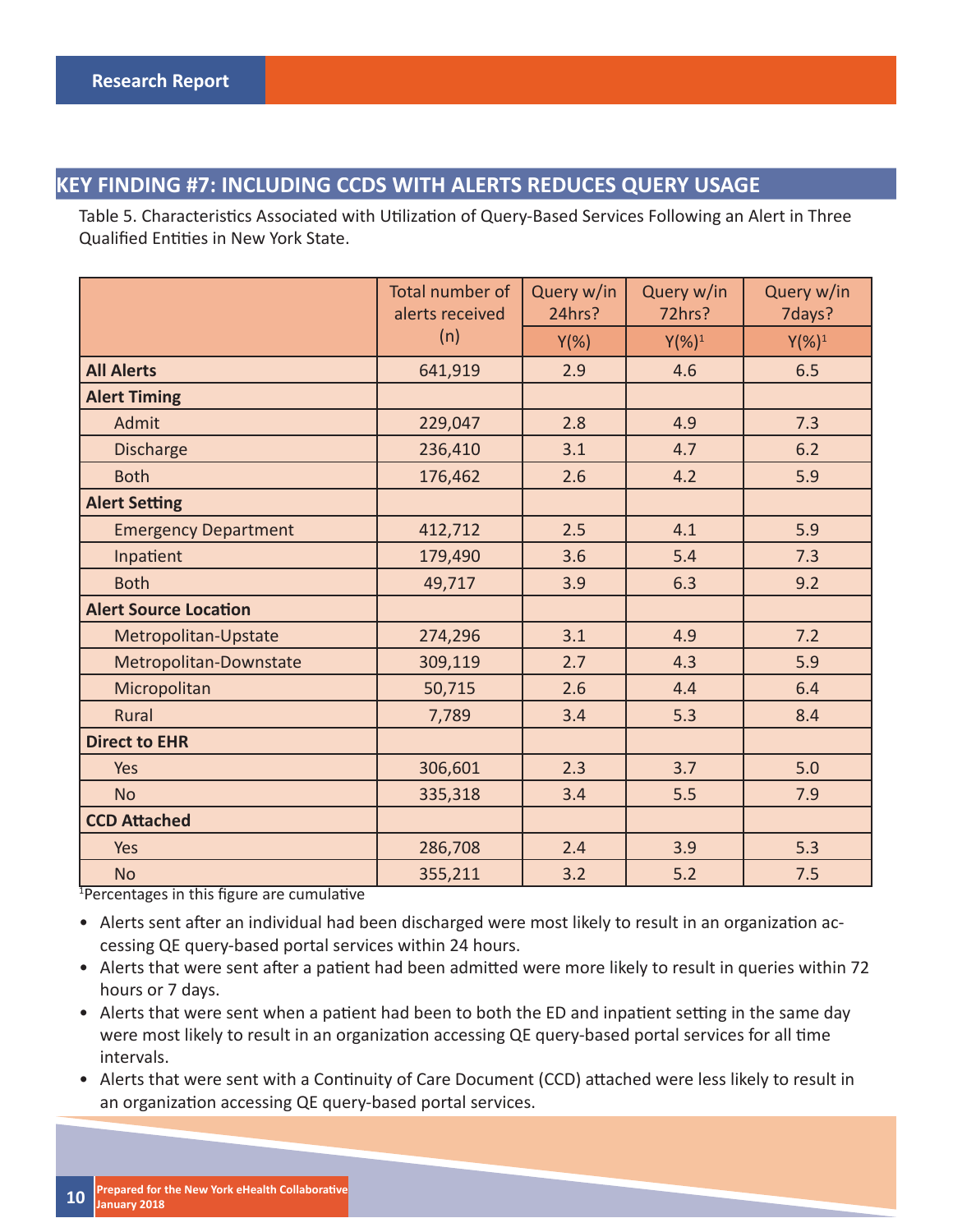### **TAKEAWAY POINTS FOR POLICY MAKERS**

- Health care organizations have unprecedented access to patient information.
- Alerts and query-based exchange technologies serve many different types of organizations.
- Alerts can prompt end users to seek additional information from query-based portals.
- Federally Qualified Health Centers are key users of health information exchange technologies.
- Health homes are a key recipient of alert services.

### **IMPLICATIONS FOR PROVIDERS**

- End users access query-based portals in response to alerts.
- Alerts associated with inpatient admissions are more likely to prompt the need for additional information.
- Including CCDs (which have additional information beyond the alert content) decreases the need to access the query portal.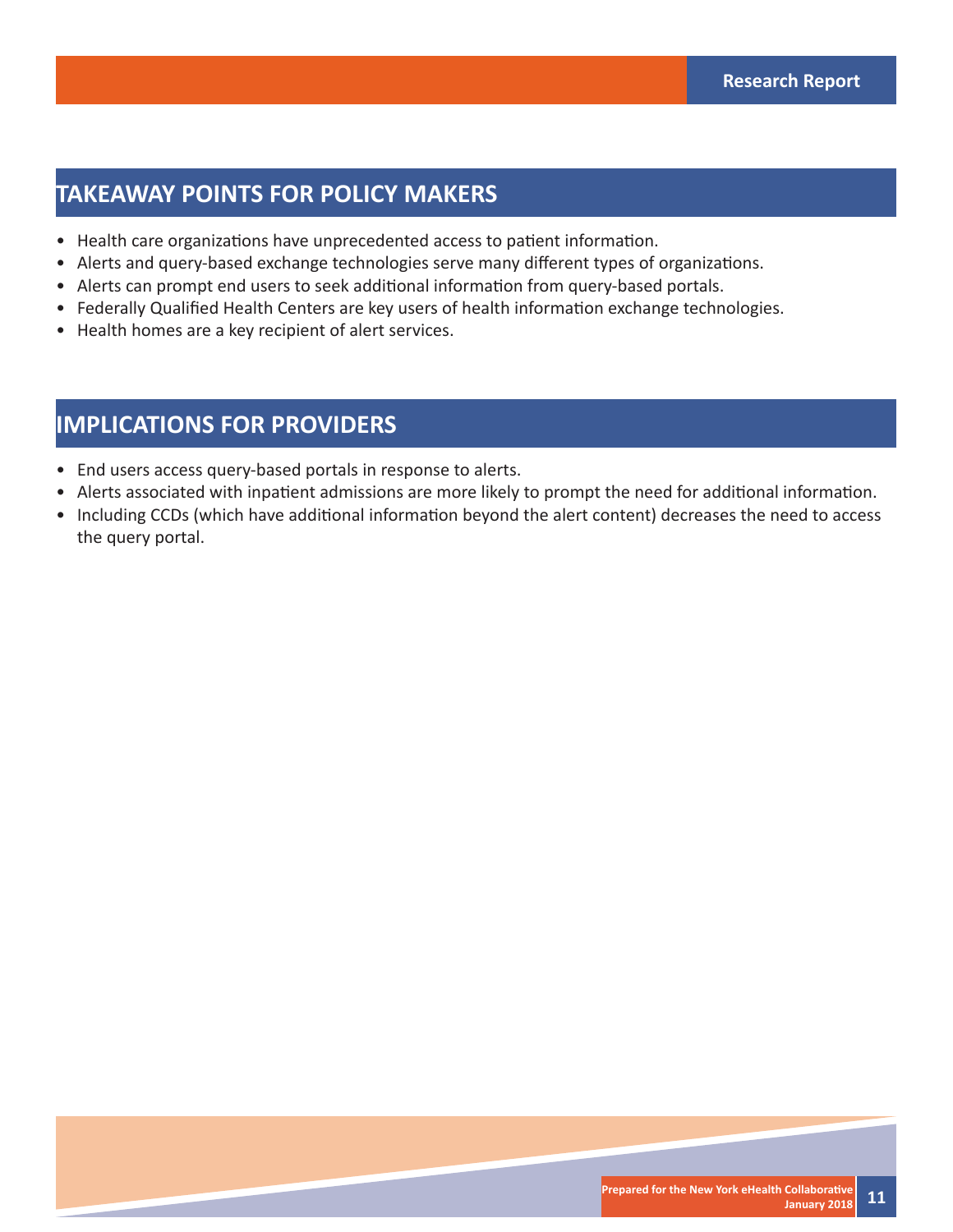#### **REFERENCES**

- 1. Office of the National Coordinator for Health Information Technology. Improving Hospital Transitions and Care Coordination Using Automated Admission, Discharge and Transfer Alerts: a learning guide. http:// www.healthit.gov/sites/default/fi les/onc-beacon-lg1-adt-alerts-for-toc-and-care-coord.pdf. Published 2013. Accessed October 13, 2017.
- 2. Unruh MA, Jung H-Y, Kaushal R, Vest JR. Hospitalization event notifications and reductions in readmissions of Medicare fee-for-service beneficiaries in the Bronx, New York. J Am Med Informatics Assoc. 2016;in press:ocw139. doi:10.1093/jamia/ocw139.
- 3. Vest JR, Kern LM, Silver MD, Kaushal R. The potential for community-based health information exchange systems to reduce hospital readmissions. J Am Med Informatics Assoc. 2014. doi:10.1136/amiajnl-2014-002760.
- 4. Jung H, Vest J, Unruh MA, Kern LM, Kaushal R. Use of Health Information Exchange and Repeat Imaging Costs. J Am Coll Radiol. 2015;12(12 Pt B):1364-1370. doi:10.1016/j.jacr.2015.09.010.
- 5. Vest, J. R., Kern, L. M., Campion Jr., T. R., Silver, M. D., Kaushal, R., & for the HITEC Investigators. (2014). Association between use of a health information exchange system and hospital admissions. Applied Clinical Informatics, 5(1), 219-231.
- 6. Vest, J. R., Kaushal, R., Silver, M. D., Hentel, K., & Kern, L. M. (2014). Health information exchange and the frequency of repeat medical imaging. American Journal of Managed Care, 20(11 Spec 17), eSP16-eSP24.
- 7. Yaraghi, N. (2015). An Empirical analysis of the financial benefits of health information exchange in emergency departments. Journal of the American Medical Informatics Association : JAMIA, 1169–1172. http:// doi.org/10.1093/jamia/ocv068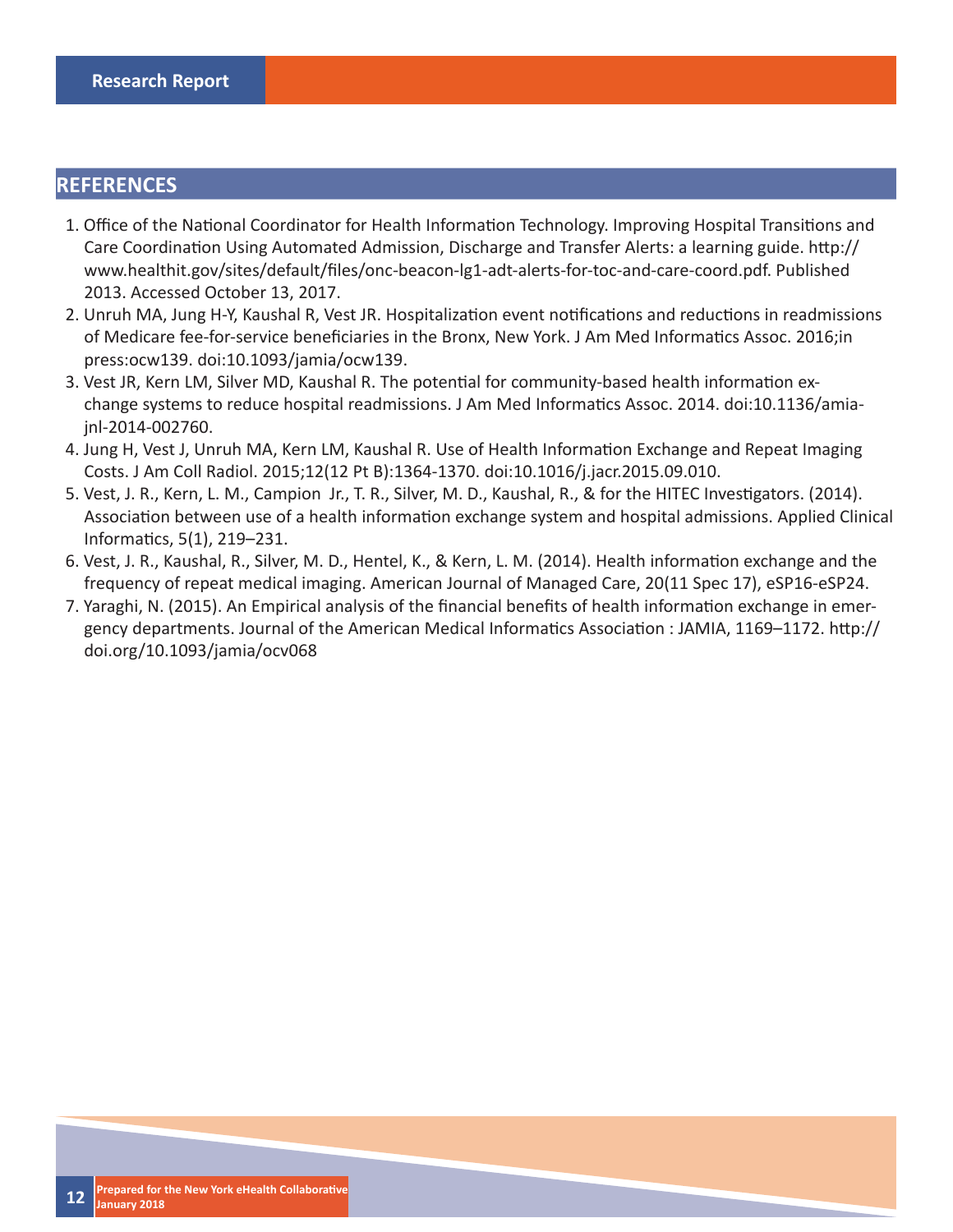### **APPENDIX**

### **Appendix A. Buffalo Report**

### **KEY FINDING #1: USAGE OF SUBSCRIPTION ALERT SERVICES AND QUERY-BASED EXCHANGE INCREASED OVER TIME**









*Note: Unique queries for patients with alerts (2015-2017) & excluding queries for consent only.* 

- The number of alerts being sent for patients is increasing over time.
- The number of queries is increasing over time.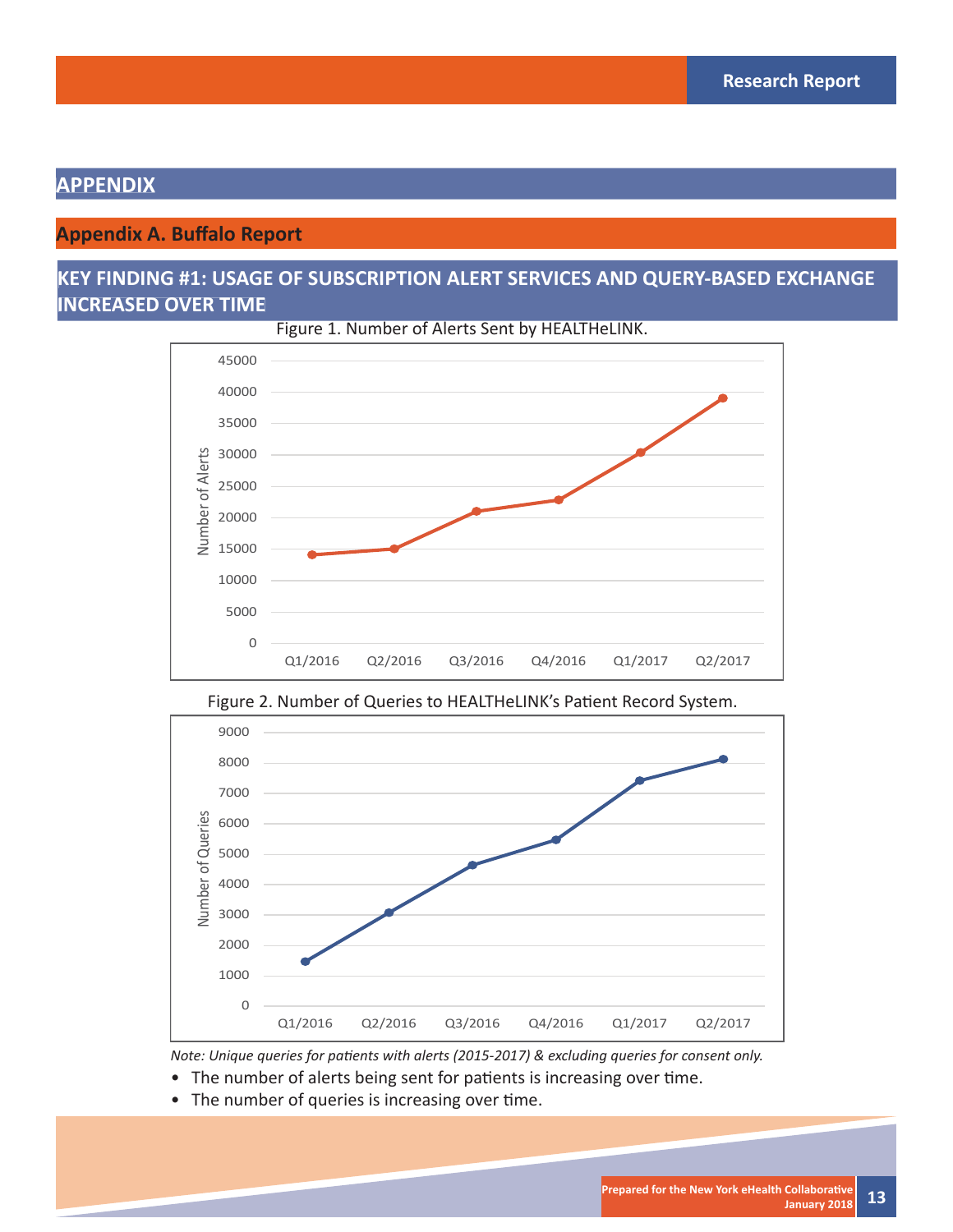## **KEY FINDING #2: CHARACTERISTICS ASSOCIATED WITH ALERTS**

|                       | N      | %    |  |
|-----------------------|--------|------|--|
| <b>Patient Gender</b> |        |      |  |
| Male                  | 54,868 | 38.5 |  |
| Female                | 79,206 | 55.6 |  |
| Other/Unknown         | 8,385  | 5.9  |  |
| <b>Patient Age</b>    |        |      |  |
| < 18                  | 5,692  | 4.0  |  |
| $18 - 29$             | 19,795 | 13.9 |  |
| $30 - 44$             | 31,836 | 22.4 |  |
| $45 - 64$             | 51,539 | 36.1 |  |
| $65+$                 | 33,597 | 23.6 |  |

Table 1. Patient Characteristics Associated with Alerts from HEALTHeLINK.

Table 2. Patient Characteristics Associated with Alerts from HEALTHeLINK.

|                              | N       | %    |
|------------------------------|---------|------|
| <b>Alert Timing</b>          |         |      |
| Admit                        | 38,730  | 27.2 |
| <b>Discharge</b>             | 53,781  | 37.8 |
| <b>Both</b>                  | 49,948  | 35.1 |
| <b>Alert Setting</b>         |         |      |
| <b>Emergency Department</b>  | 113,879 | 79.9 |
| Inpatient                    | 27,575  | 19.4 |
| <b>Both</b>                  | 1,005   | 0.7  |
| <b>Alert Source Type</b>     |         |      |
| <b>General Hospital</b>      | 141,539 | 99.3 |
| <b>Specialty Hospital</b>    | 920     | 0.7  |
| <b>Alert Source Location</b> |         |      |
| Metropolitan                 | 106,227 | 74.6 |
| Micropolitan                 | 33,046  | 23.2 |
| Rural                        | 3,136   | 2.2  |
| <b>Direct to EHR</b>         |         |      |
| Yes                          | 5,578   | 3.9  |
| <b>No</b>                    | 136,881 | 96.1 |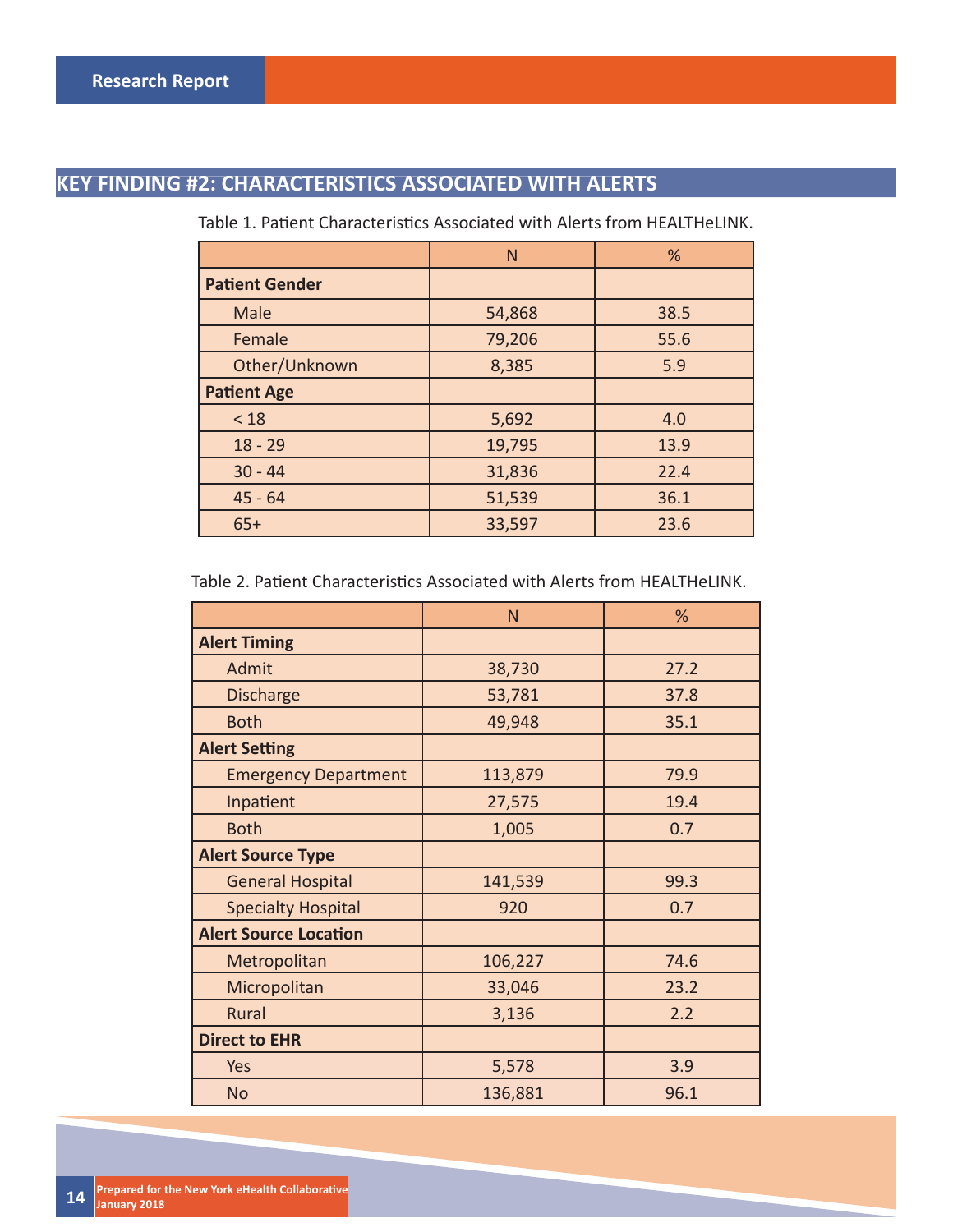- Alerts are more likely to be sent for women than men.
- Alerts are sent most frequently for individuals that were 45-64 years old.
- Alerts are more likely to be sent when a patient had been discharged from an emergency department or an inpatient setting.
- Alerts are sent most frequently when a patient has been seen in the Emergency Department.
- Alerts are not commonly sent directly to the end users' electronic health record systems (other methods of delivery include secure email or other messaging).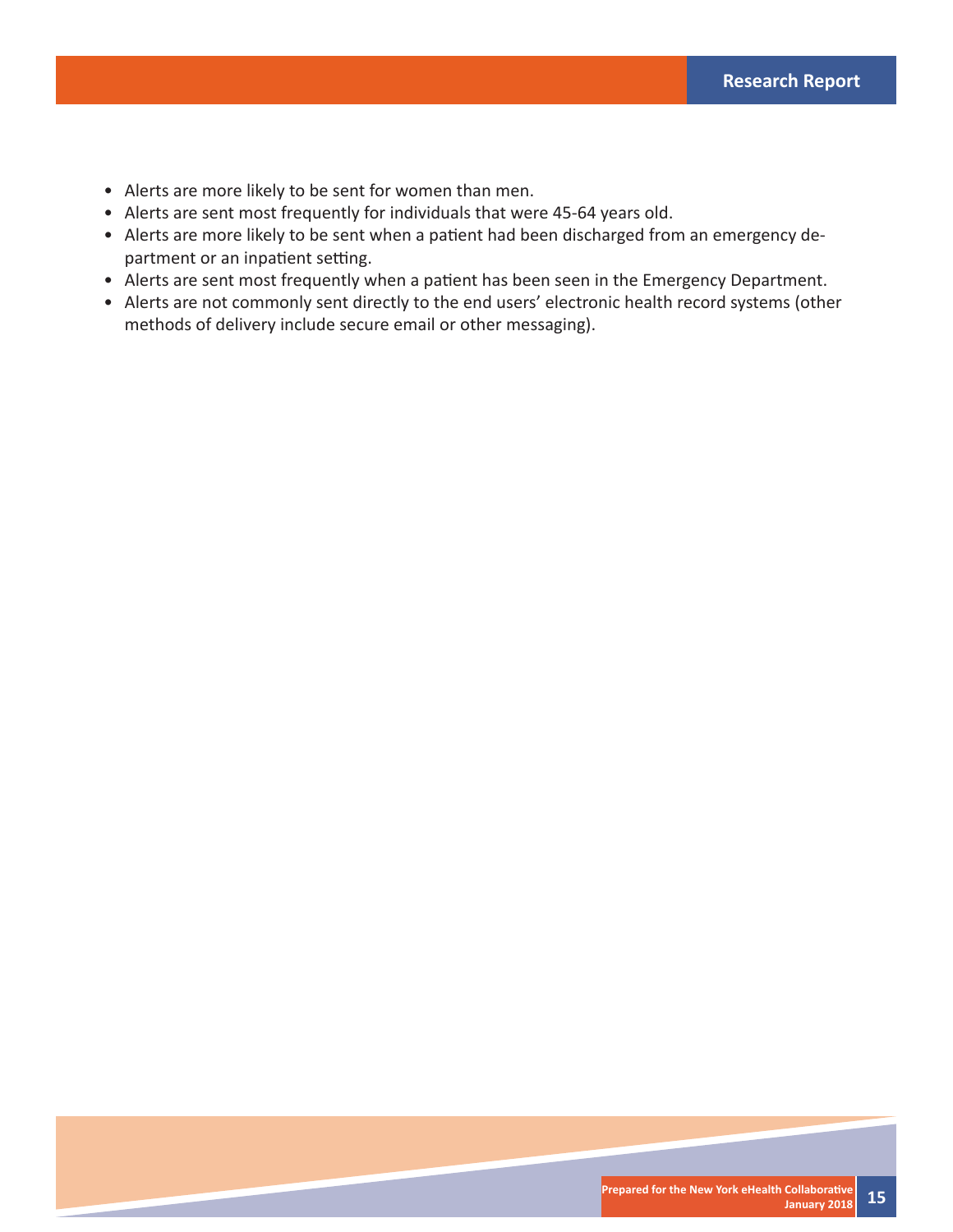### **KEY FINDING #3: HEALTH HOME ORGANIZATIONS ARE THE LARGEST RECIPIENTS OF ALERTS**

Table 3. Types of Organizations that Received Alerts from HEALTHeLINK.

|                                               | N      | %    |
|-----------------------------------------------|--------|------|
| <b>Receiving Organization Type</b>            |        |      |
| Primary Care Clinic <sup>1</sup>              | 46,335 | 32.5 |
| <b>Federally Qualified Health Center</b>      | 9,501  | 6.7  |
| Specialty/Multi-Specialty Clinic <sup>2</sup> | 30,242 | 21.2 |
| Long Term Care/Home Health                    | 1,053  | 0.7  |
| <b>Health Home</b>                            | 47,271 | 33.2 |
| <b>Behavioral Health</b>                      | 5,004  | 3.2  |
| Payer                                         | 620    | 0.4  |
| Other $3$                                     | 2,433  | 1.7  |

1 Primary care clinics include hospital-based clinics.

<sup>2</sup>Specialty/Multi-Specialty clinics may include primary care services offered as part of multi-specialty practices.

<sup>3</sup>"Other" includes social services, community services, and other non-clinical care settings.

- Health Homes received the largest number of alerts.
- Primary Care Clinics and Specialty/Multi-Specialty Clinics were the next most common recipients of alerts.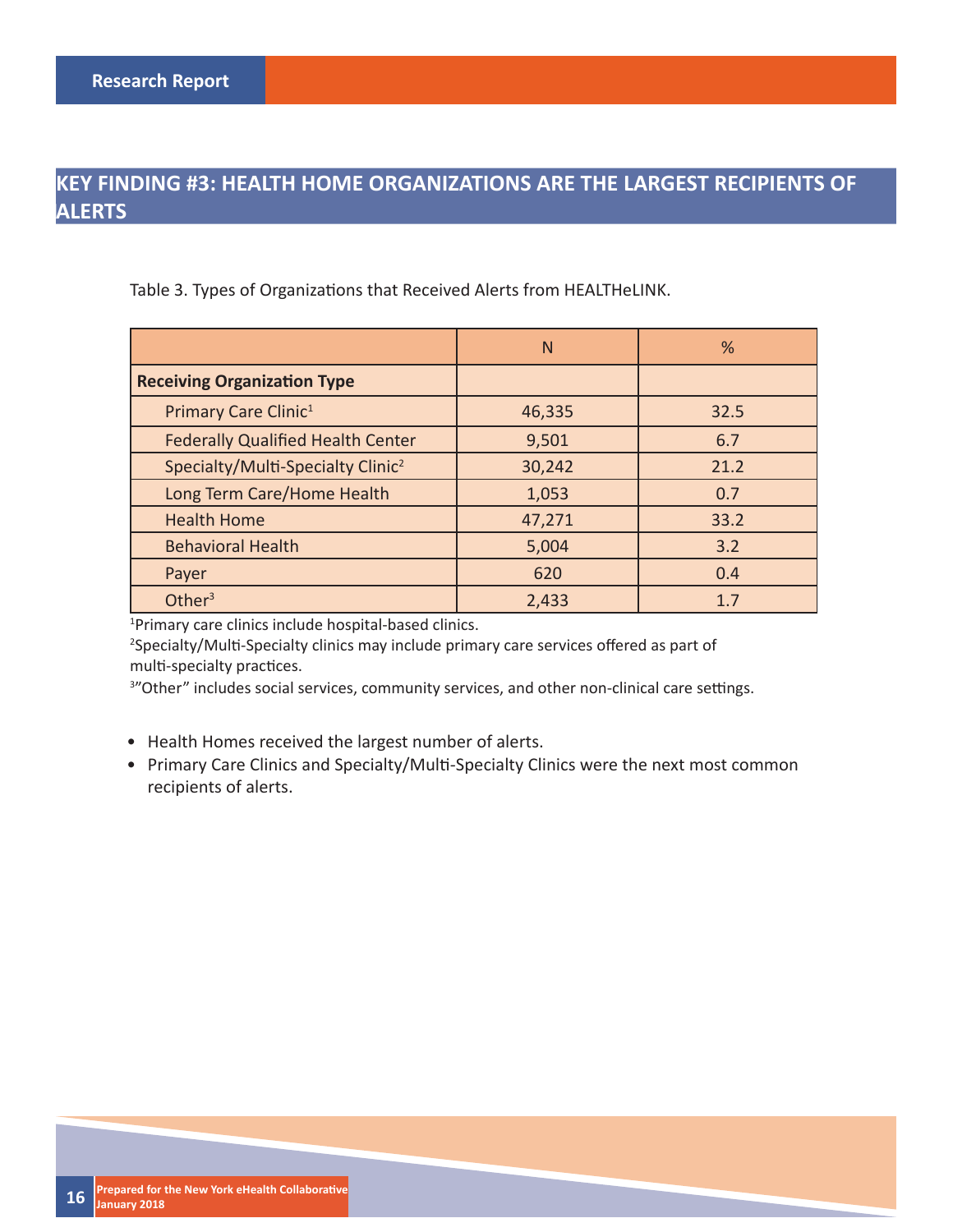### **KEY FINDING #4: PROVIDERS USE QUERY-BASED EXCHANGE IN RESPONSE TO ALERTS**





- Both alerts and query-based information exchange are supported by New York State and the Federal Government.
- Within 24 hours, about 3% of alerts resulted in end users accessing query portals for additional patient information.
- Within 7 days, approximately 7% of alerts resulted in query access.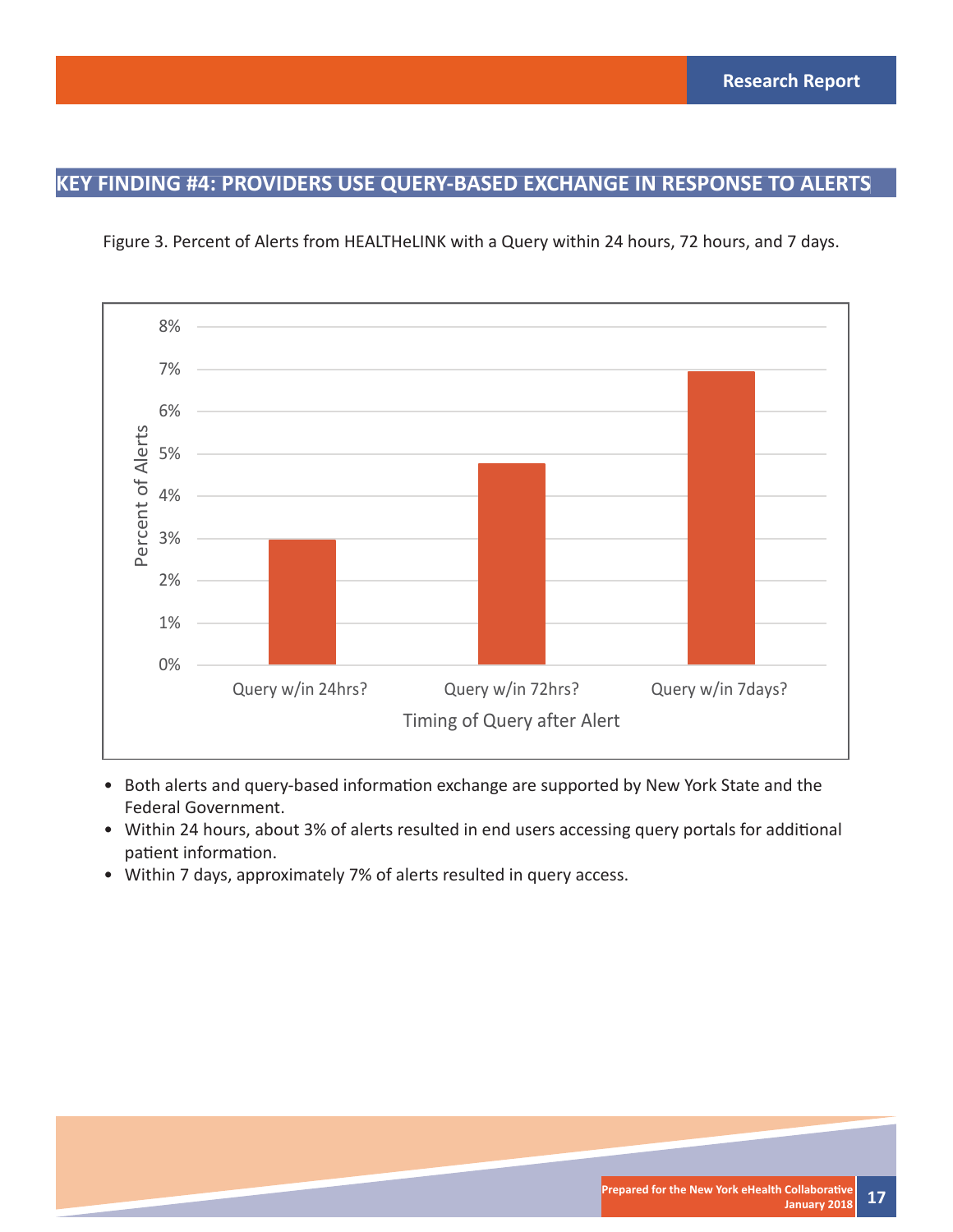### **KEY FINDING #5: QUERIES AFTER ALERTS ARE RECEIVED ARE MORE COMMON FOR OLDER AND YOUNGER PATIENTS**

Figure 4. Percent of Alerts from HEALTHeLINK with a Query within 24 hours, 72 hours, and 7 days by Patient Age.



• Organizations are most likely to access Qualified Entities' query-based portal services if they received an alert for younger (<18) and older patients (65+).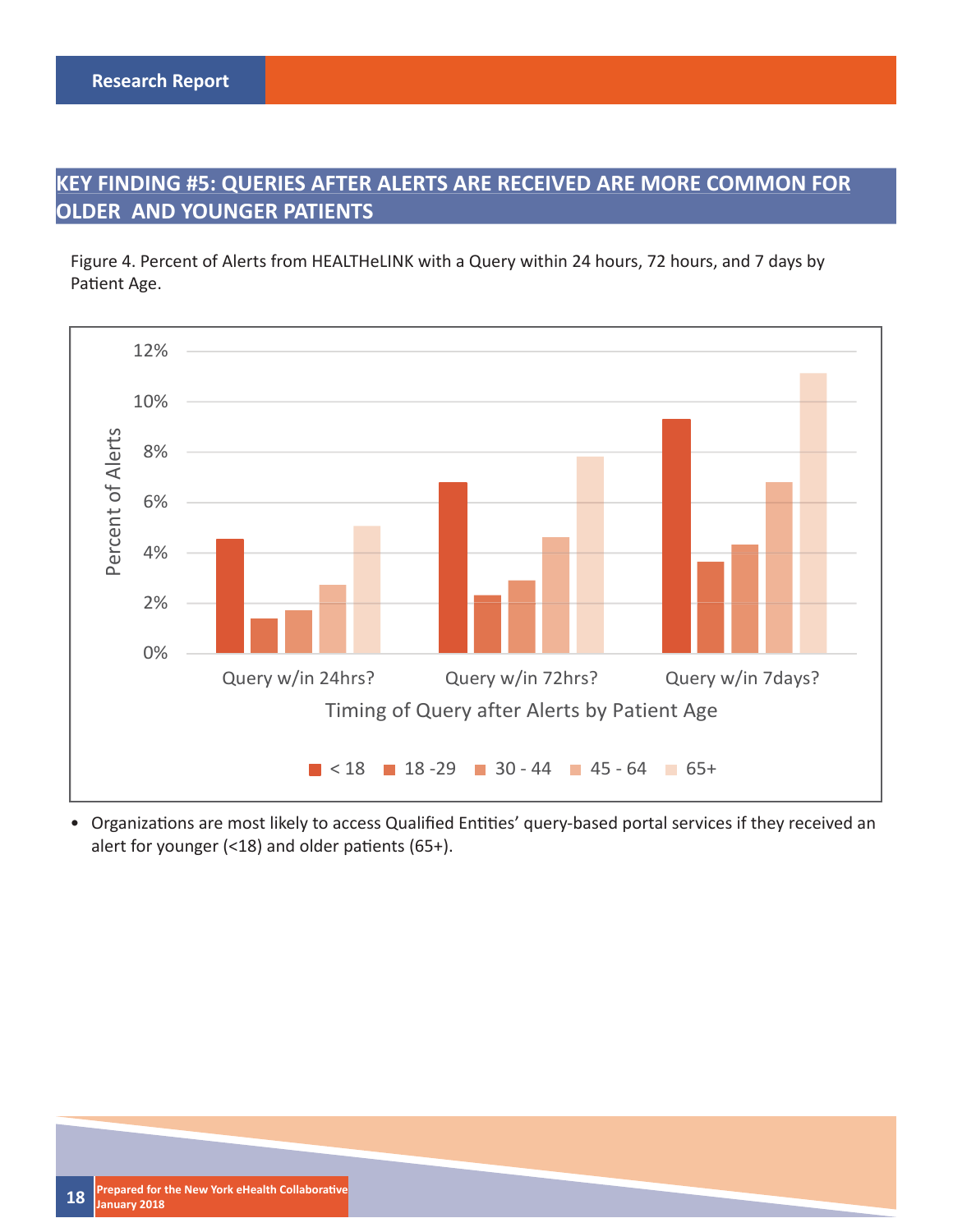### **KEY FINDING #6: QUERIES AFTER AN ALERT IS RECEIVED ARE MOST COMMON IN LONG TERM CARE/HOME HEALTH AND PAYER ORGANIZATIONS**

Table 4. Organizational Characteristics Associated with Utilization of Query-Based Services Following an Alert from HEALTHeLINK.

|                                               | Total number of<br>alerts received | Query w/in<br>24hrs? | Query w/in<br>72hrs? | Query w/in<br>7days? |
|-----------------------------------------------|------------------------------------|----------------------|----------------------|----------------------|
|                                               | (n)                                | Y                    | Υ                    | Y                    |
| <b>All Alerts</b>                             | 142,459                            | 3.0                  | 4.8                  | 6.9                  |
| <b>Receiving Organization Type</b>            |                                    |                      |                      |                      |
| Primary Care Clinic <sup>1</sup>              | 46,335                             | 0.3                  | 0.4                  | 0.6                  |
| <b>Federally Qualified Health Center</b>      | 9,501                              | 1.6                  | 3.0                  | 5.2                  |
| Specialty/Multi-Specialty Clinic <sup>2</sup> | 19,183                             | 7.0                  | 10.9                 | 15.6                 |
| Long Term Care/Home Health                    | 1,053                              | 25.5                 | 40.7                 | 56.8                 |
| <b>Health Home</b>                            | 47,271                             | 2.4                  | 4.2                  | 6.3                  |
| <b>Behavioral Health</b>                      | 4,840                              | 3.3                  | 5.2                  | 7.8                  |
| Payer                                         | 620                                | 36.6                 | 52.7                 | 73.2                 |
| Other $3$                                     | 2,433                              | 0.0                  | 0.0                  | 0.0                  |

1 Primary care clinics include hospital-based clinics.

<sup>2</sup>Specialty/Multi-Specialty clinics may include primary care services offered as part of multi-specialty practices. <sup>3</sup>"Other" includes social services, community services, and other non-clinical care settings.

- While Long Term Care/Home Health and Payer agencies did not receive a large number of alerts, both were highly likely to access query-based portal services for the alerts they did receive.
- Specialty or Multi-specialty clinics were the next group most likely to use query-based portals.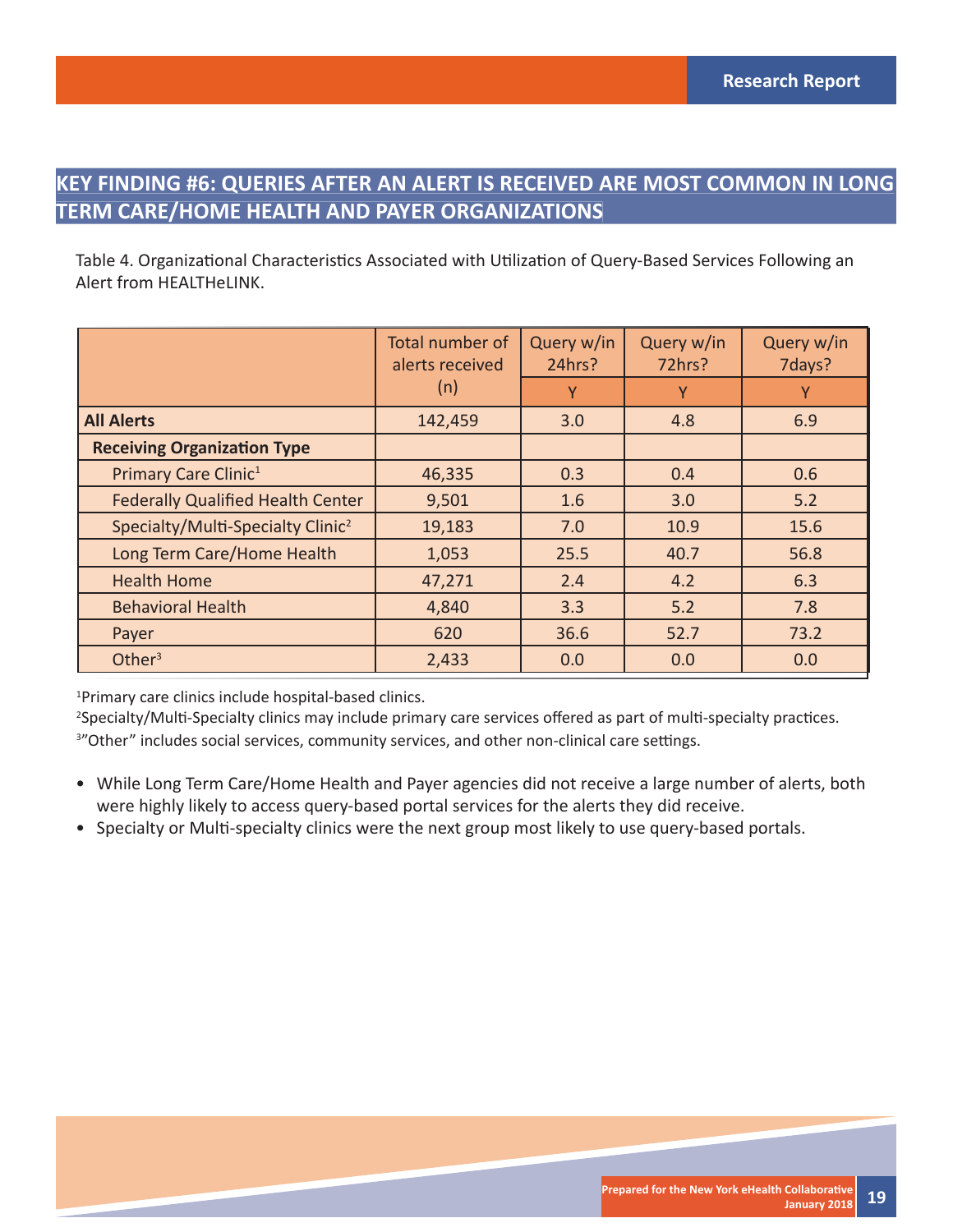### **KEY FINDING #7: QUERIES WITHIN 24 HOURS ARE MOST COMMON WHEN A PATIENT HAD BEEN DISCHARGED OR WAS SEEN IN BOTH AN ED AND INPATIENT SETTING**

Table 5. Characteristics Associated with Utilization of Query-Based Services Following an Alert from HEALTHeLINK.

|                             | Total number of<br>alerts received | Query w/in<br>24hrs? | Query w/in<br>72hrs? | Query w/in<br>7days? |
|-----------------------------|------------------------------------|----------------------|----------------------|----------------------|
|                             | (n)                                | $Y(\%)$              | $Y(\%)$              | $Y(\%)$              |
| <b>All Alerts</b>           | 142,459                            | 3.0                  | 4.8                  | 6.9                  |
| <b>Alert Timing</b>         |                                    |                      |                      |                      |
| Admit                       | 38,730                             | 3.3                  | 5.7                  | 8.9                  |
| <b>Discharge</b>            | 53,781                             | 3.1                  | 4.9                  | 6.8                  |
| <b>Both</b>                 | 49,948                             | 2.5                  | 3.9                  | 5.6                  |
| <b>Alert Setting</b>        |                                    |                      |                      |                      |
| <b>Emergency Department</b> | 113,879                            | 2.9                  | 4.7                  | 6.9                  |
| Inpatient                   | 27,575                             | 3.4                  | 5.1                  | 7.0                  |
| <b>Both</b>                 | 1,005                              | 3.5                  | 6.0                  | 9.0                  |
| <b>Direct to EHR</b>        |                                    |                      |                      |                      |
| Yes                         | 5,578                              | 1.8                  | 3.1                  | 4.4                  |
| <b>No</b>                   | 136,881                            | 3.0                  | 4.8                  | 7.0                  |

• Alerts sent after an individual had been admitted from an emergency department or inpatient setting were most likely to result in an organization accessing QE query-based portal services within 24 hours.

• Alerts that were sent when a patient had been to both the ED and inpatient setting in the same day were most likely to result in an organization accessing QE query-based portal services across all times.

• Alerts that were sent direct to an EHR were less likely to result in a query across all times.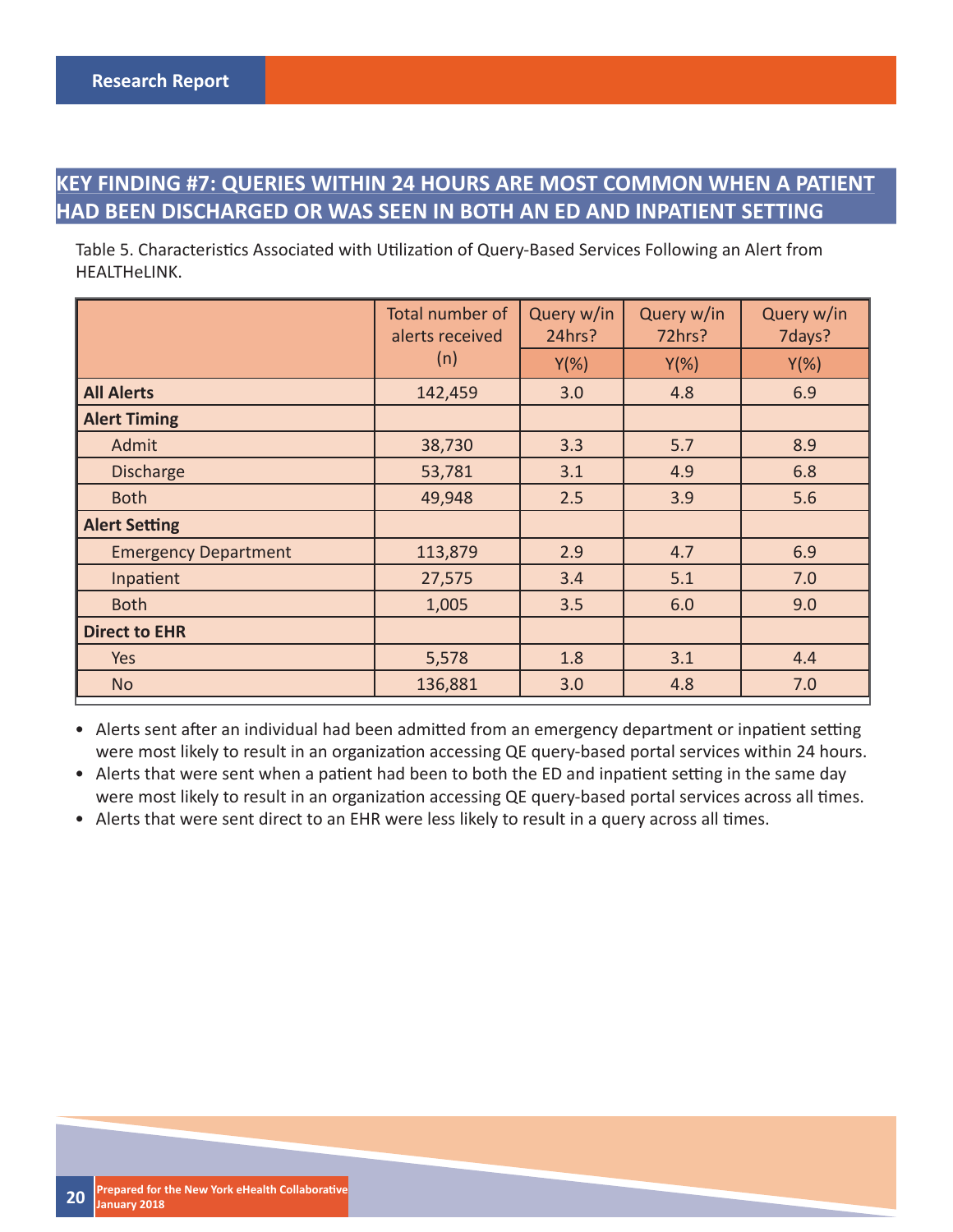#### **Appendix B. New York City Report**

0

1000

### **KEY FINDING #1: USAGE OF SUBSCRIPTION ALERT SERVICES AND QUERY-BASED EXCHANGE INCREASED OVER TIME**



Figure 1. Number of Events with an Alert Sent by Healthix.



Figure 2. Number of Queries to Healthix's Patient Record System.

*Note: Unique queries for patients with alerts (2015-2017) & excluding queries for consent only.* 

Q1/2016 Q2/2016 Q3/2016 Q4/2016 Q1/2017

- The number of alerts being sent for patients with alerts is increasing over time.
- The number of queries is generally increasing over time, however query usage decreases with the inclusion of CCDs (see Table 5).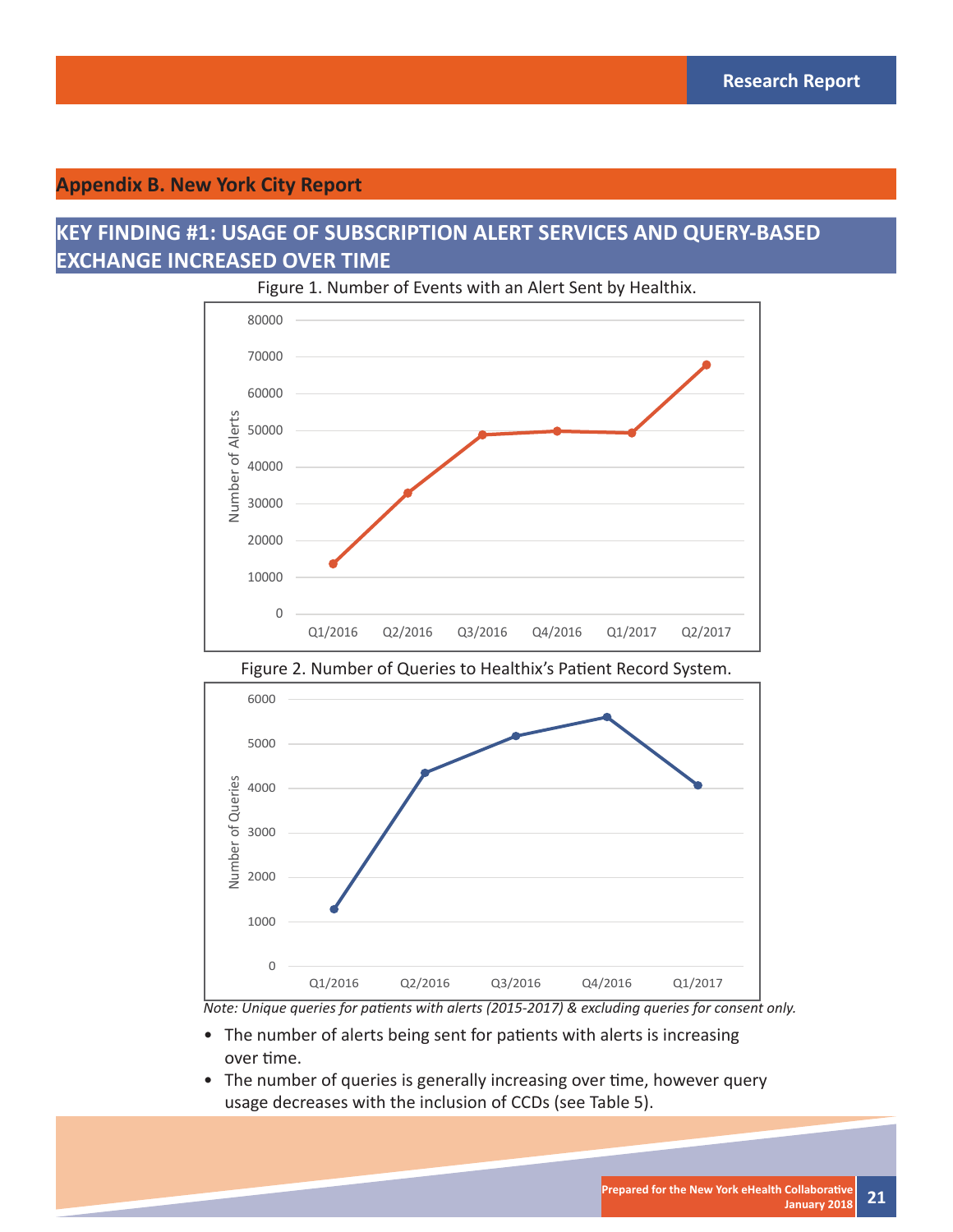### **KEY FINDING #2: CHARACTERISTICS ASSOCIATED WITH ALERTS**

Table 1. Patient Characteristics Associated with Alerts from Healthix.

|                       | N       | %    |
|-----------------------|---------|------|
| <b>Patient Gender</b> |         |      |
| Male                  | 125,449 | 40.6 |
| Female                | 166,086 | 53.7 |
| Other/Unknown         | 17,584  | 5.7  |
| <b>Patient Age</b>    |         |      |
| < 18                  | 14,135  | 4.6  |
| $18 - 29$             | 30,517  | 9.9  |
| $30 - 44$             | 45,020  | 14.5 |
| $45 - 64$             | 104,102 | 33.7 |
| $65+$                 | 115,345 | 37.3 |

Table 2. Patient Characteristics Associated with Alerts from Healthix.

|                              | N       | %     |
|------------------------------|---------|-------|
| <b>Alert Timing</b>          |         |       |
| Admit                        | 126,335 | 40.9  |
| <b>Discharge</b>             | 125,690 | 40.6  |
| <b>Both</b>                  | 57,094  | 18.5  |
| <b>Alert Setting</b>         |         |       |
| <b>Emergency Department</b>  | 161,232 | 52.2  |
| Inpatient                    | 105,379 | 34.1  |
| <b>Both</b>                  | 42,508  | 13.7  |
| <b>Alert Source Type</b>     |         |       |
| <b>General Hospital</b>      | 307,554 | 99.5  |
| <b>Specialty Hospital</b>    | 1,565   | 0.5   |
| <b>Alert Source Location</b> |         |       |
| Downstate Metropolitan       | 309,119 | 100.0 |
| <b>Direct to EHR</b>         |         |       |
| Yes                          | 286,708 | 92.8  |
| <b>No</b>                    | 22,411  | 7.2   |
| <b>CCD Attached</b>          |         |       |
| Yes                          | 286,708 | 92.8  |
| <b>No</b>                    | 22,411  | 7.2   |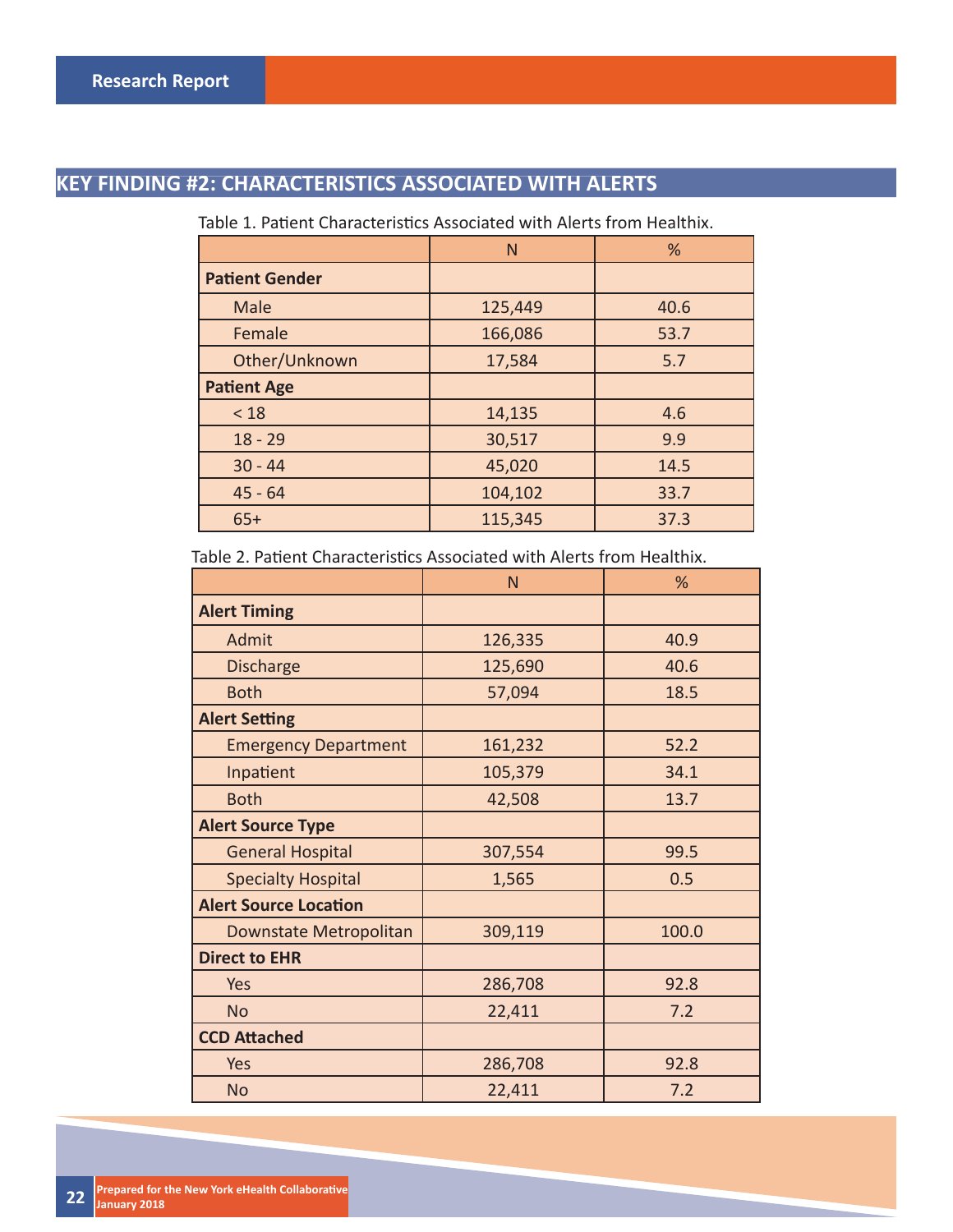- Alerts are more likely to be sent for women than men.
- More alerts are sent for individuals that were 65 or older.
- Alerts are about equally likely to be sent when a patient had been admitted or discharged from an emergency department or an inpatient setting.
- A majority of alerts are sent directly to the end users' electronic health record systems (other methods of delivery include secure email or other messaging) with a Continuity of Care Document (CCD) attached.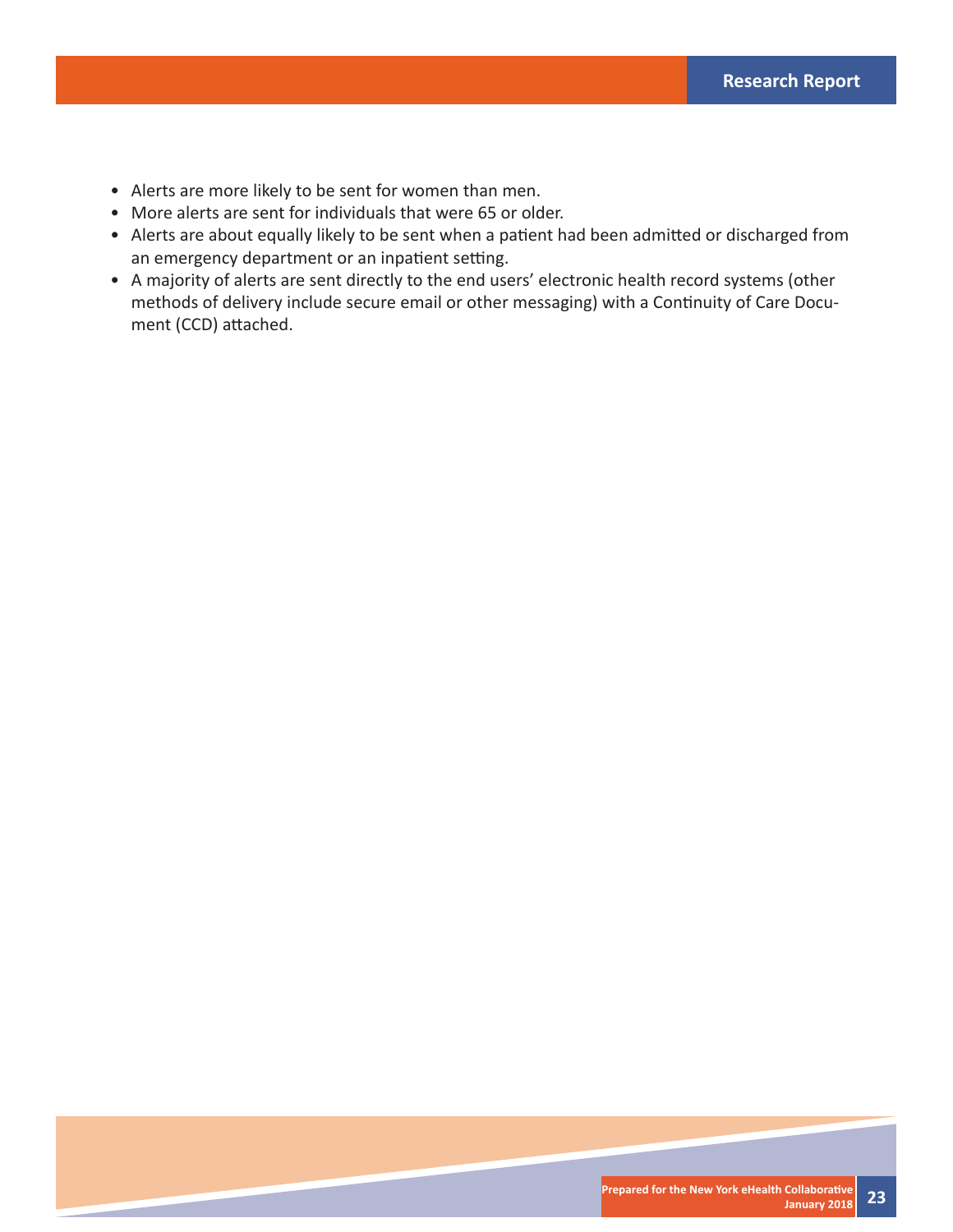### **KEY FINDING #3: LONG TERM CARE/HOME HEALTH ORGANIZATIONS ARE THE LARGEST RECIPIENTS OF ALERTS**

Table 3. Types of Organizations that Received Alerts from Healthix.

|                                               | N       | %    |
|-----------------------------------------------|---------|------|
| <b>Receiving Organization Type</b>            |         |      |
| Primary Care Clinic <sup>1</sup>              | 48,817  | 15.8 |
| <b>Federally Qualified Health Center</b>      | 47,138  | 15.3 |
| Specialty/Multi-Specialty Clinic <sup>2</sup> | 19,183  | 6.2  |
| Long Term Care/Home Health                    | 102,082 | 33.0 |
| <b>Health Home</b>                            | 80,338  | 26.0 |
| <b>Behavioral Health</b>                      | 1,644   | 0.5  |
| Payer                                         | 8,355   | 2.7  |

1 Primary care clinics include hospital-based clinics.

<sup>2</sup>Specialty/Multi-Specialty clinics may include primary care services offered as part of multi-specialty practices.

- Long Term Care/Home Health organizations received the largest number of alerts.
- Health Homes, Primary Care Clinics, and Federally Qualified Health Centers were the next most common recipients of alerts.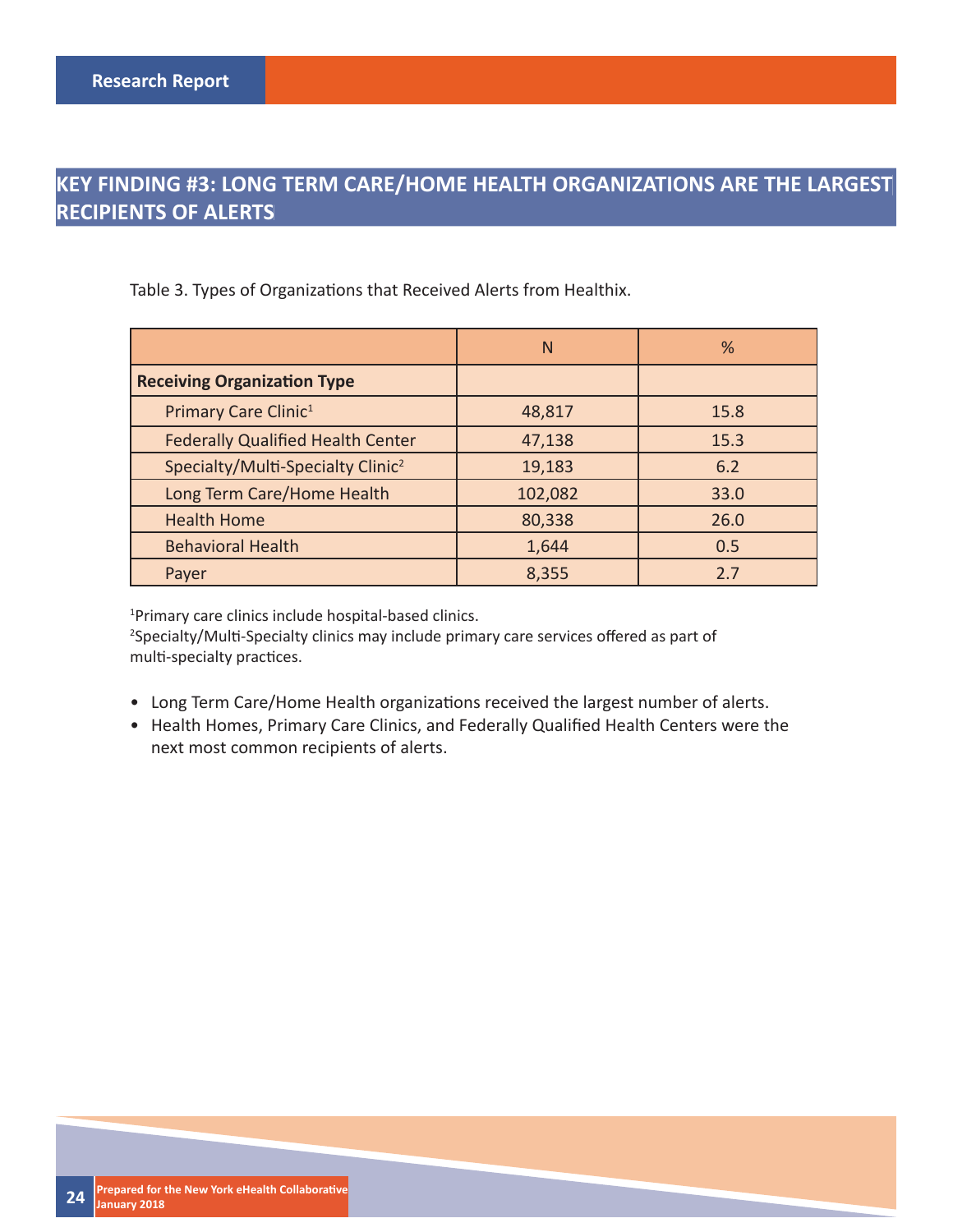### **KEY FINDING #4: PROVIDERS USE QUERY-BASED EXCHANGE IN RESPONSE TO ALERTS**



Figure 3. Percent of Alerts from Healthix with a Query within 24 hours, 72 hours, and 7 days.

- Both alerts and query-based information exchange are supported by New York State and the Federal Government.
- Within 24 hours, a little less than 3% of alerts resulted in end users accessing query portals for additional patient information.
- Within 7 days, about 6% of alerts resulted in query access.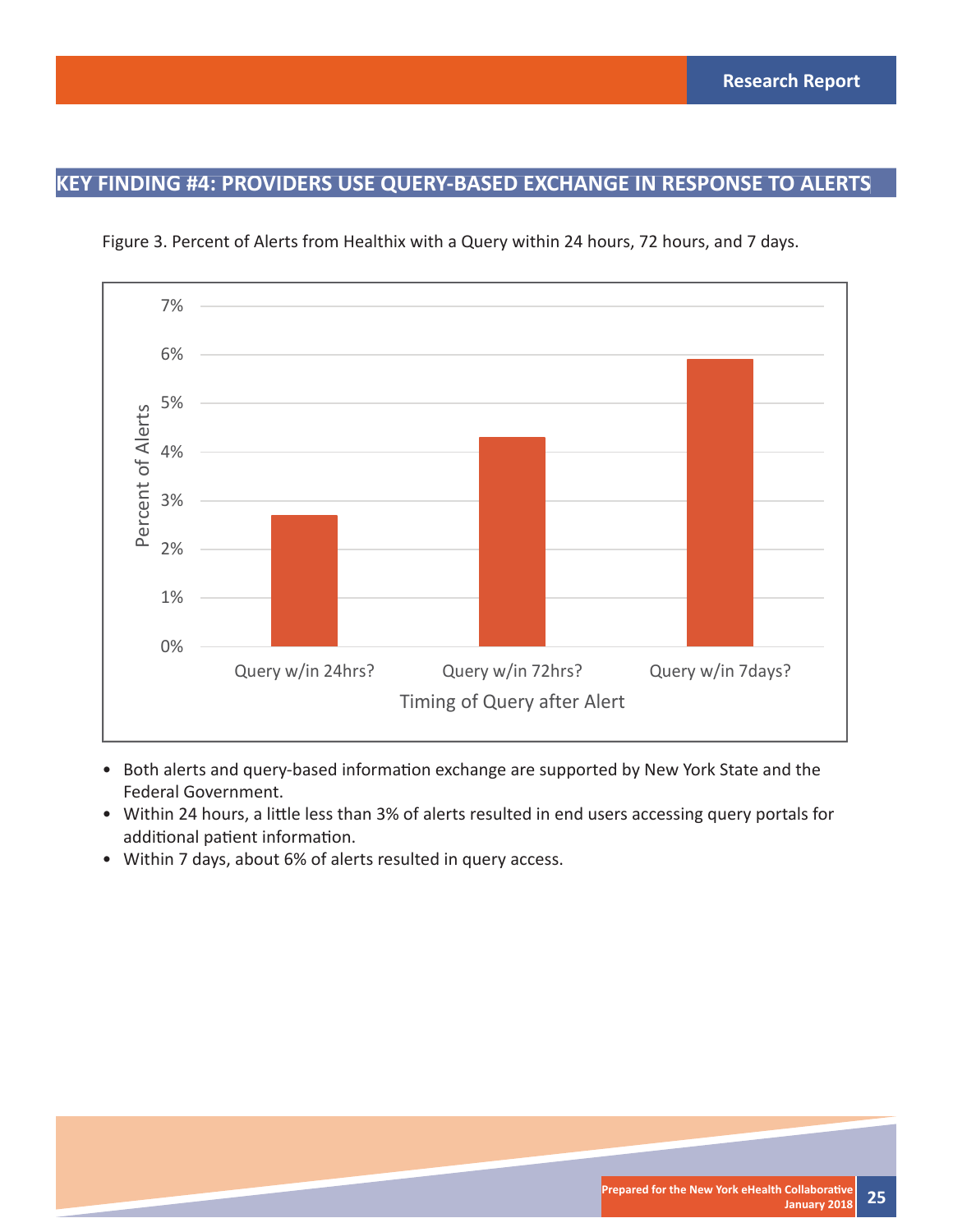### **KEY FINDING #5: QUERIES AFTER ALERTS ARE RECEIVED ARE LESS COMMON FOR OLDER AND YOUNGER PATIENTS**

Figure 4. Percent of Alerts from HEALTHeLINK with a Query Within 24 hours, 72 hours, and 7 days by Patient Age.



• Organizations are most likely to access Qualified Entities' query-based portal services if they received an alert for younger (<18) and older patients (65+).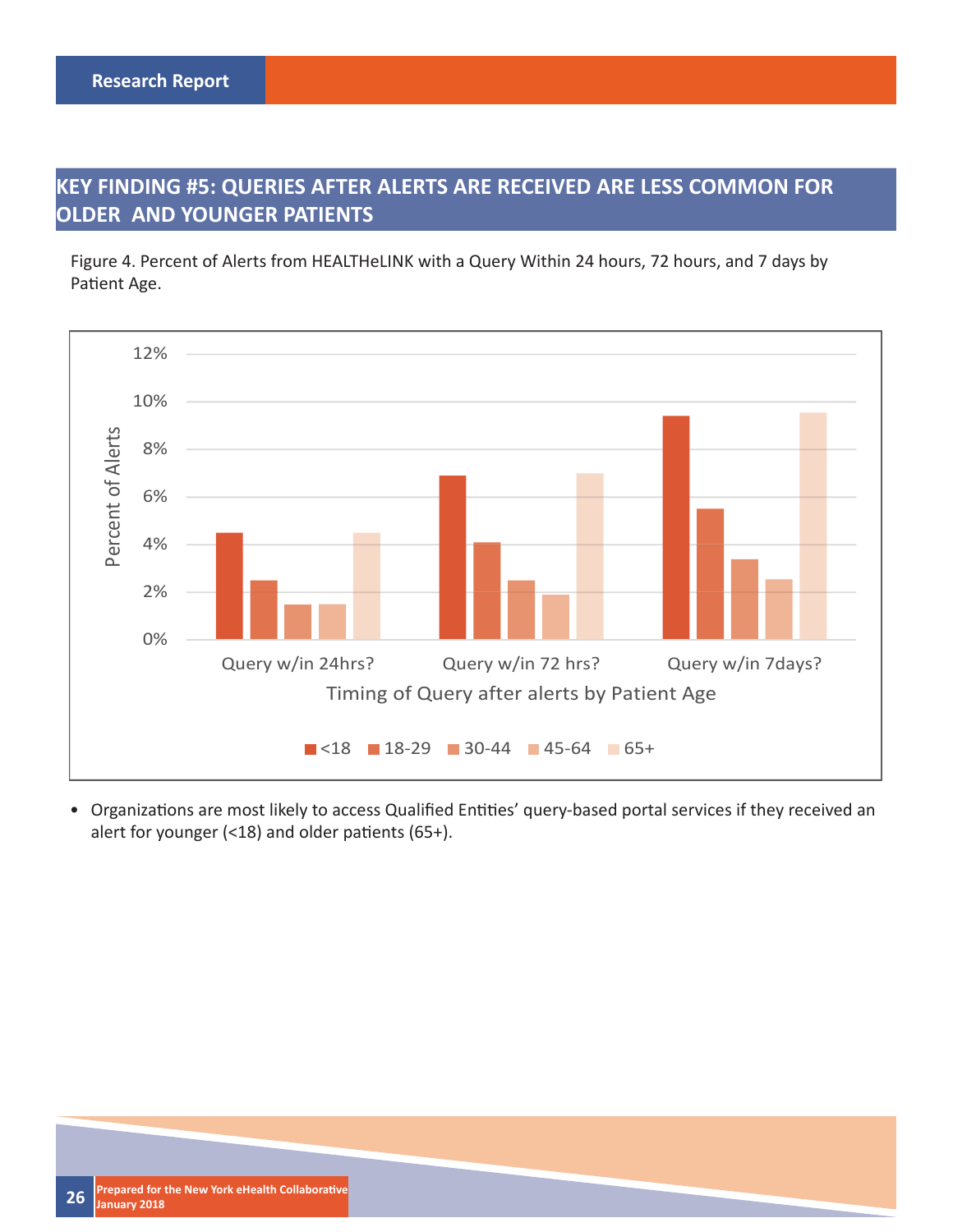### **KEY FINDING #6: QUERIES AFTER AN ALERT IS RECEIVED ARE MOST COMMON IN SPECIALTY AND MULTI-SPECIALTY CLINICS**

Table 4. Organizational Characteristics Associated with Utilization of Query-Based Services Following an Alert from Healthix.

|                                               | Total number of<br>alerts received | Query w/in<br>24hrs? | Query w/in<br>72hrs? | Query w/in<br>7days? |
|-----------------------------------------------|------------------------------------|----------------------|----------------------|----------------------|
|                                               | (n)                                | Y                    | Υ                    | Y                    |
| <b>All Alerts</b>                             | 309,119                            | 2.7                  | 4.3                  | 5.9                  |
| <b>Receiving Organization Type</b>            |                                    |                      |                      |                      |
| Primary Care Clinic <sup>1</sup>              | 48,817                             | 2.5                  | 4.0                  | 5.2                  |
| <b>Federally Qualified Health Center</b>      | 47,138                             | 1.3                  | 2.3                  | 3.3                  |
| Specialty/Multi-Specialty Clinic <sup>2</sup> | 19,183                             | 31.8                 | 50.0                 | 68.3                 |
| Long Term Care/Home Health                    | 102,082                            | 0.2                  | 0.3                  | 0.3                  |
| <b>Health Home</b>                            | 80,338                             | 0.0                  | 0.0                  | 0.0                  |
| <b>Behavioral Health</b>                      | 1,644                              | 1.0                  | 1.3                  | 3.8                  |
| Payer                                         | 8,355                              | 4.1                  | 6.1                  | 7.5                  |
| Other $3$                                     | 1,562                              | 0.4                  | 0.5                  | 0.5                  |

1 Primary care clinics include hospital-based clinics.

<sup>2</sup>Specialty/Multi-Specialty clinics may include primary care services offered as part of multi-specialty practices.

- Specialty and Multi-specialty clinics are more likely to use query-based portals than other types of providers.
- Organizations classified as others are the next group most likely to use query-based portals, followed by payers, and then primary care clinics.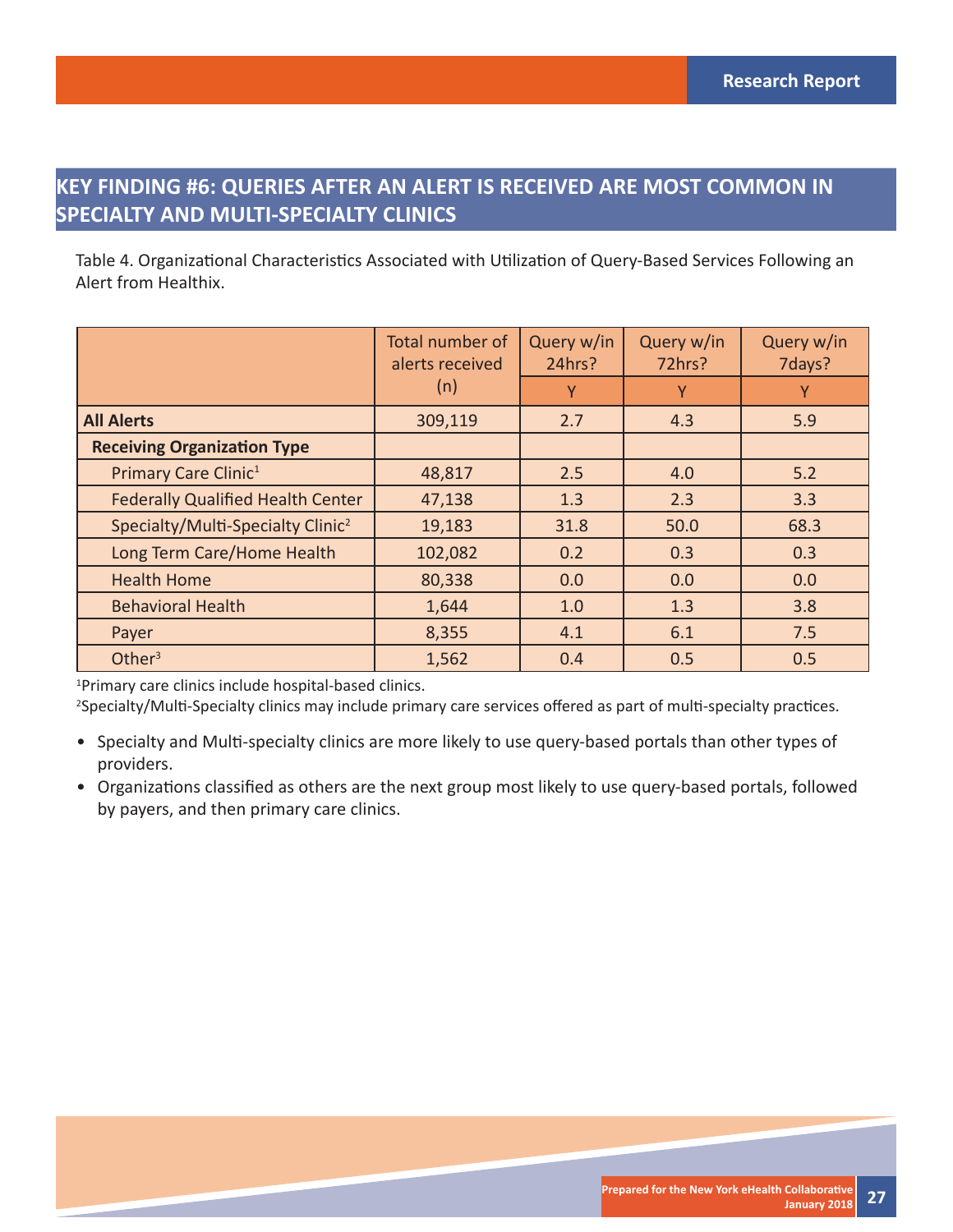### **KEY FINDING #7: QUERIES WITHIN 24 HOURS ARE MOST COMMON WHEN A PATIENT HAD BEEN DISCHARGED OR WAS SEEN IN BOTH AN ED AND INPATIENT SETTING**

Table 5. Characteristics Associated with Utilization of Query-Based Services Following an Alert from Healthix.

|                             | Total number of<br>alerts received | Query w/in<br>24hrs? | Query w/in<br>72hrs? | Query w/in<br>7days? |
|-----------------------------|------------------------------------|----------------------|----------------------|----------------------|
|                             | (n)                                | $Y(\%)$              | $Y(\%)$              | $Y(\%)$              |
| <b>All Alerts</b>           | 309,119                            | 2.7                  | 4.3                  | 5.9                  |
| <b>Alert Timing</b>         |                                    |                      |                      |                      |
| Admit                       | 126,335                            | 2.7                  | 4.6                  | 6.7                  |
| <b>Discharge</b>            | 118,830                            | 2.9                  | 4.4                  | 5.5                  |
| <b>Both</b>                 | 57,094                             | 2.4                  | 3.7                  | 5.1                  |
| <b>Alert Setting</b>        |                                    |                      |                      |                      |
| <b>Emergency Department</b> | 161,232                            | 1.9                  | 3.1                  | 4.2                  |
| Inpatient                   | 105,379                            | 3.6                  | 5.4                  | 7.2                  |
| <b>Both</b>                 | 42,508                             | 3.9                  | 6.4                  | 9.1                  |
| <b>Direct to EHR</b>        |                                    |                      |                      |                      |
| Yes                         | 286,708                            | 2.4                  | 3.9                  | 5.3                  |
| <b>No</b>                   | 22,411                             | 6.6                  | 10.5                 | 13.6                 |
| <b>CCD Attached</b>         |                                    |                      |                      |                      |
| <b>Yes</b>                  | 286,708                            | 2.4                  | 3.9                  | 5.3                  |
| <b>No</b>                   | 22,411                             | 6.6                  | 10.5                 | 13.6                 |

• Alerts sent after an individual had been discharged from an emergency department or inpatient setting were most likely to result in an organization accessing QE query-based portal services within 24 hours.

• Alerts that were sent when a patient had been to both the ED and inpatient setting in the same day were most likely to result in an organization accessing QE query-based portal services across all times.

• Alerts that were sent direct to an EHR with a CCD attached were less likely to result in a query across all times.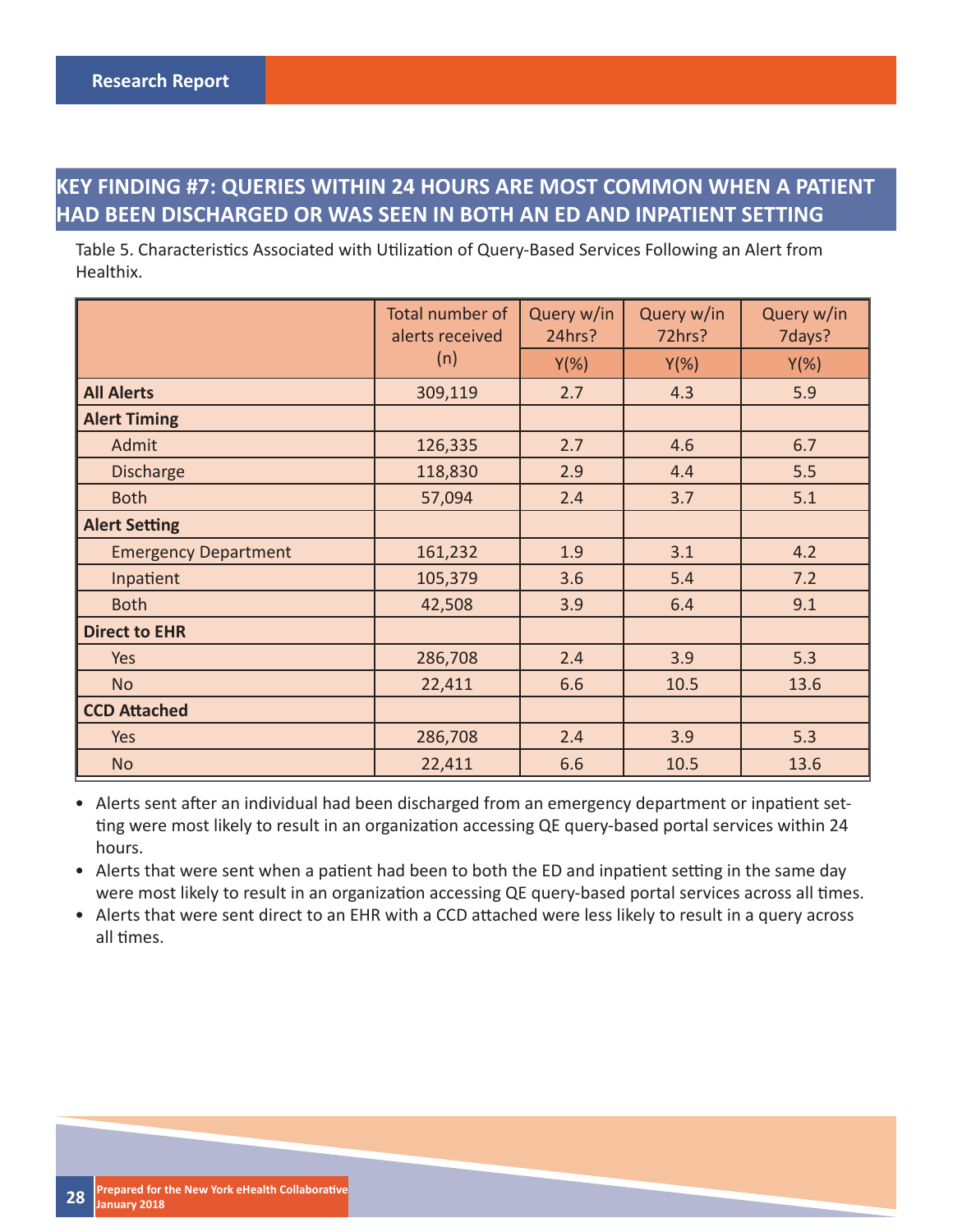#### **Appendix C. Rochester Report**

### **KEY FINDING #1: USAGE OF SUBSCRIPTION ALERT SERVICES AND QUERY-BASED EXCHANGE INCREASED OVER TIME**





Figure 2. Number of Queries to Rochester RHIO's Patient Record System.



*Note: Unique queries for patients with alerts (2015-2017) & excluding queries for consent only.* 

- The number of alerts being sent for patients with alerts is increasing over time.
- The number of queries is increasing over time.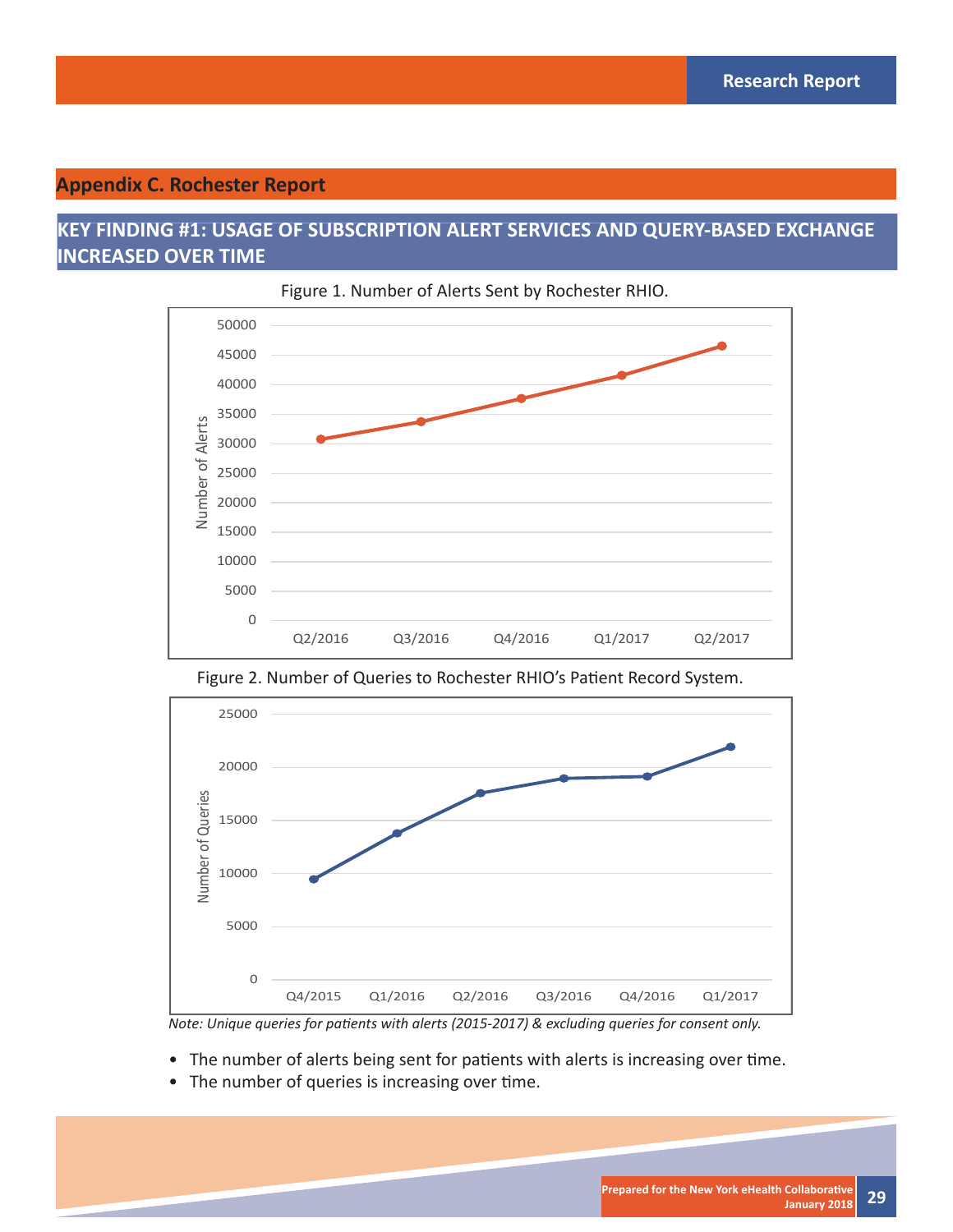## **KEY FINDING #2: CHARACTERISTICS ASSOCIATED WITH ALERTS**

|                       | N       | %    |
|-----------------------|---------|------|
| <b>Patient Gender</b> |         |      |
| Male                  | 69,119  | 36.3 |
| Female                | 113,092 | 59.4 |
| Other/Unknown         | 8,130   | 4.3  |
| <b>Patient Age</b>    |         |      |
| < 18                  | 8,128   | 4.3  |
| $18 - 29$             | 17,620  | 9.3  |
| $30 - 44$             | 33,135  | 17.4 |
| $45 - 64$             | 66,530  | 34.9 |
| $65+$                 | 64,928  | 34.1 |

Table 1. Patient Characteristics Associated with Alerts from Rochester RHIO.

| Table 2. Patient Characteristics Associated with Alerts from Rochester RHIO. |  |
|------------------------------------------------------------------------------|--|
|------------------------------------------------------------------------------|--|

|                              | N              | %     |
|------------------------------|----------------|-------|
| <b>Alert Timing</b>          |                |       |
| Admit                        | 63,982         | 33.6  |
| <b>Discharge</b>             | 56,939         | 29.9  |
| <b>Both</b>                  | 69,402         | 36.5  |
| <b>Alert Setting</b>         |                |       |
| <b>Emergency Department</b>  | 137,601        | 72.3  |
| Inpatient                    | 46,536         | 24.4  |
| <b>Both</b>                  | 6,204          | 3.3   |
| <b>Alert Source Type</b>     |                |       |
| <b>General Hospital</b>      | 190,341        | 100.0 |
| <b>Specialty Hospital</b>    | $\overline{0}$ | 0.0   |
| <b>Alert Source Location</b> |                |       |
| <b>Upstate Metropolitan</b>  | 168,019        | 88.3  |
| Micropolitan                 | 17,669         | 9.3   |
| Rural                        | 4,653          | 2.4   |
| <b>Direct to EHR</b>         |                |       |
| Yes                          | 14,135         | 7.5   |
| <b>No</b>                    | 176,026        | 92.5  |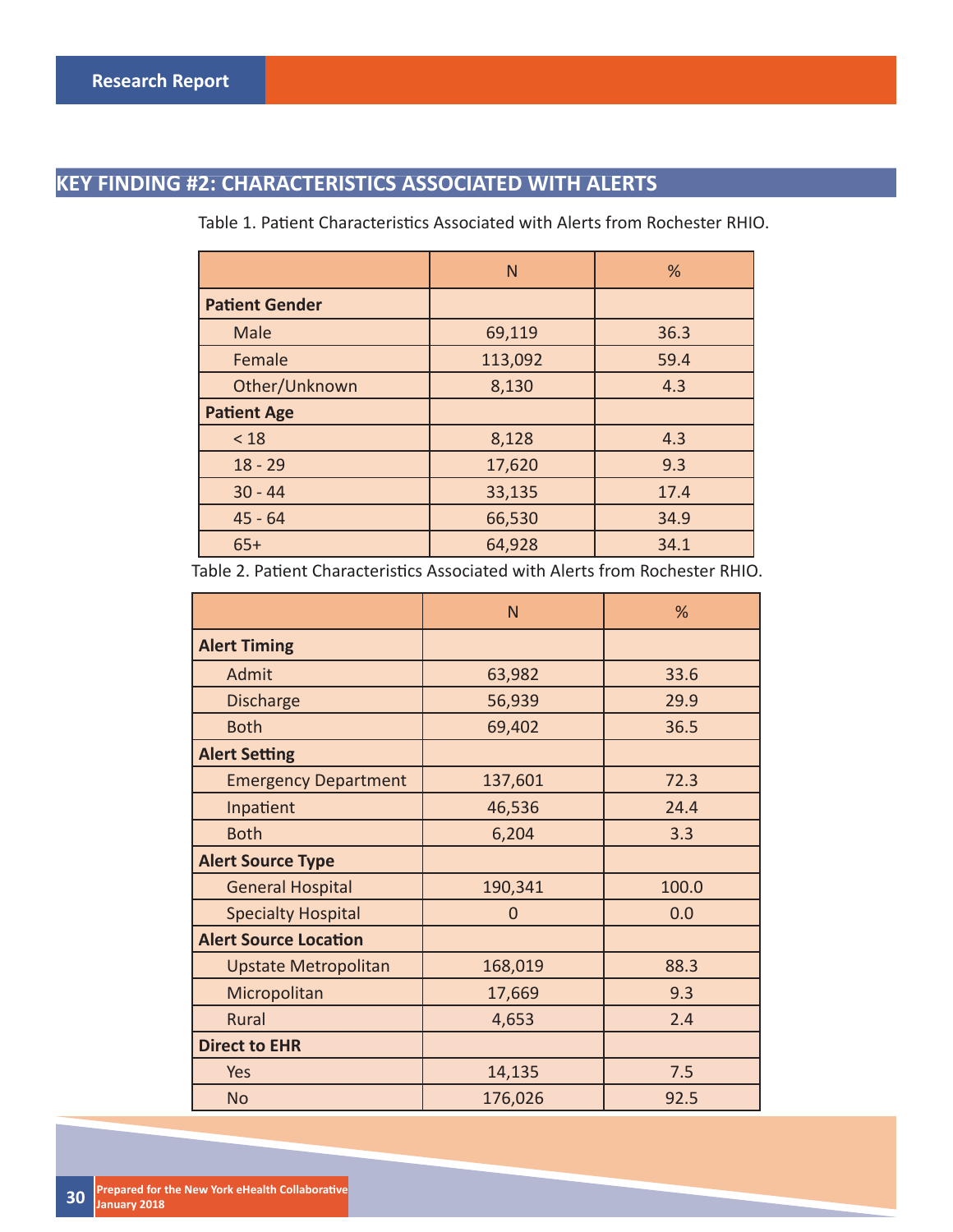- Alerts are more likely to be sent for women than men.
- More alerts are sent for individuals between the ages of 45-64 and those that were 65 or older.
- Alerts are most commonly sent when a patient had been admitted or discharged from an emergency department than an inpatient setting.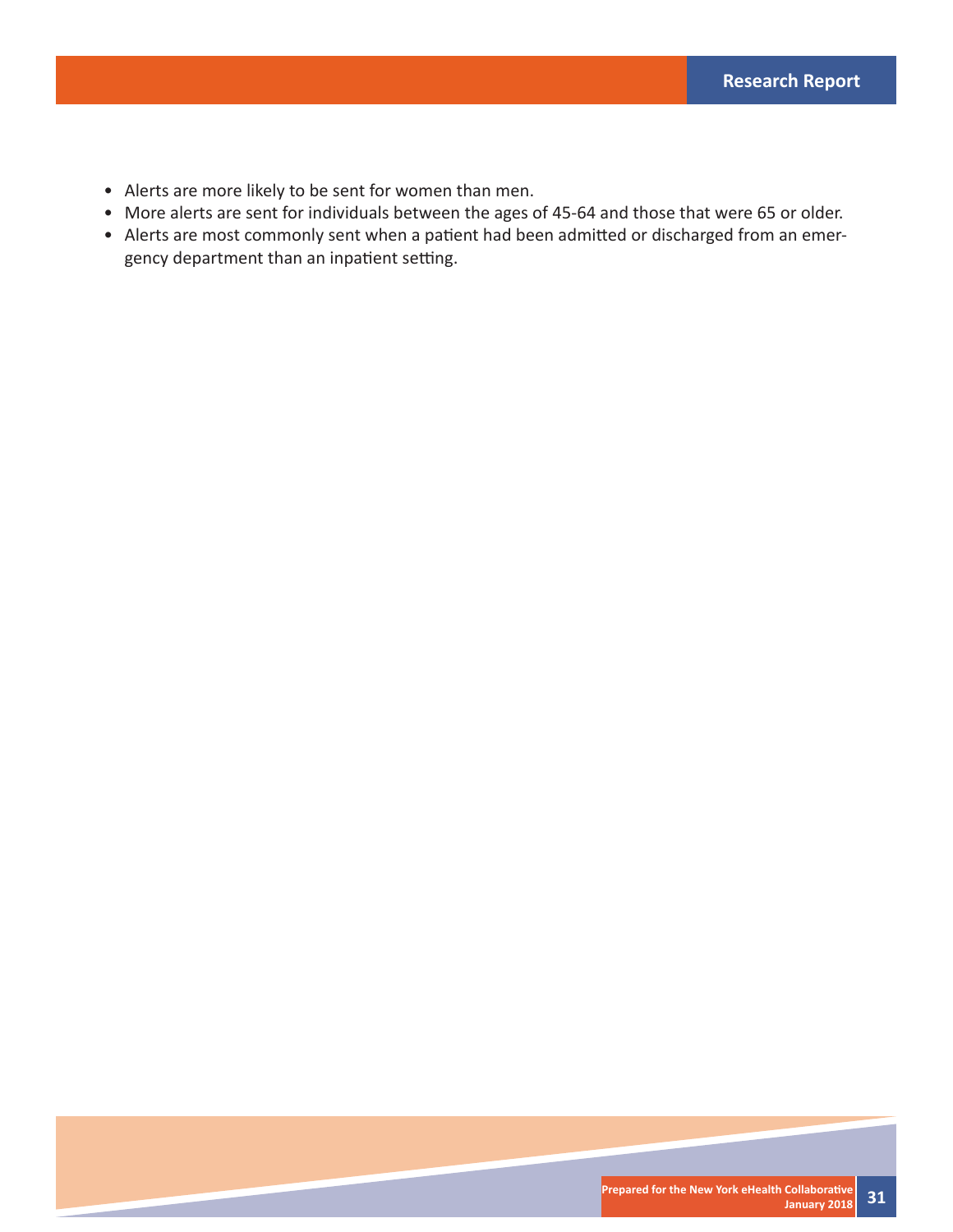### **KEY FINDING #3: LONG TERM CARE/HOME HEALTH ORGANIZATIONS ARE THE LARGEST RECIPIENTS OF ALERTS**

Table 3. Types of Organizations that Received Alerts from Rochester RHIO.

|                                               | N      | %    |
|-----------------------------------------------|--------|------|
| <b>Receiving Organization Type</b>            |        |      |
| Primary Care Clinic <sup>1</sup>              | 8,746  | 4.6  |
| <b>Federally Qualified Health Center</b>      | 62,774 | 33.0 |
| Specialty/Multi-Specialty Clinic <sup>2</sup> | 534    | 0.3  |
| Long Term Care/Home Health                    | 75,672 | 39.8 |
| <b>Health Home</b>                            | 14,285 | 7.5  |
| <b>Behavioral Health</b>                      | 8,284  | 4.4  |
| Other $3$                                     | 20,046 | 10.5 |

1 Primary care clinics include hospital-based clinics.

<sup>2</sup>Specialty/Multi-Specialty clinics may include primary care services offered as part of multi-specialty practices.

<sup>3</sup>"Other" includes social services, community services, and other non-clinical care settings.

- Long Term Care/Home Health received the largest number of alerts.
- Federally Qualified Health Centers were the next most common recipients of alerts.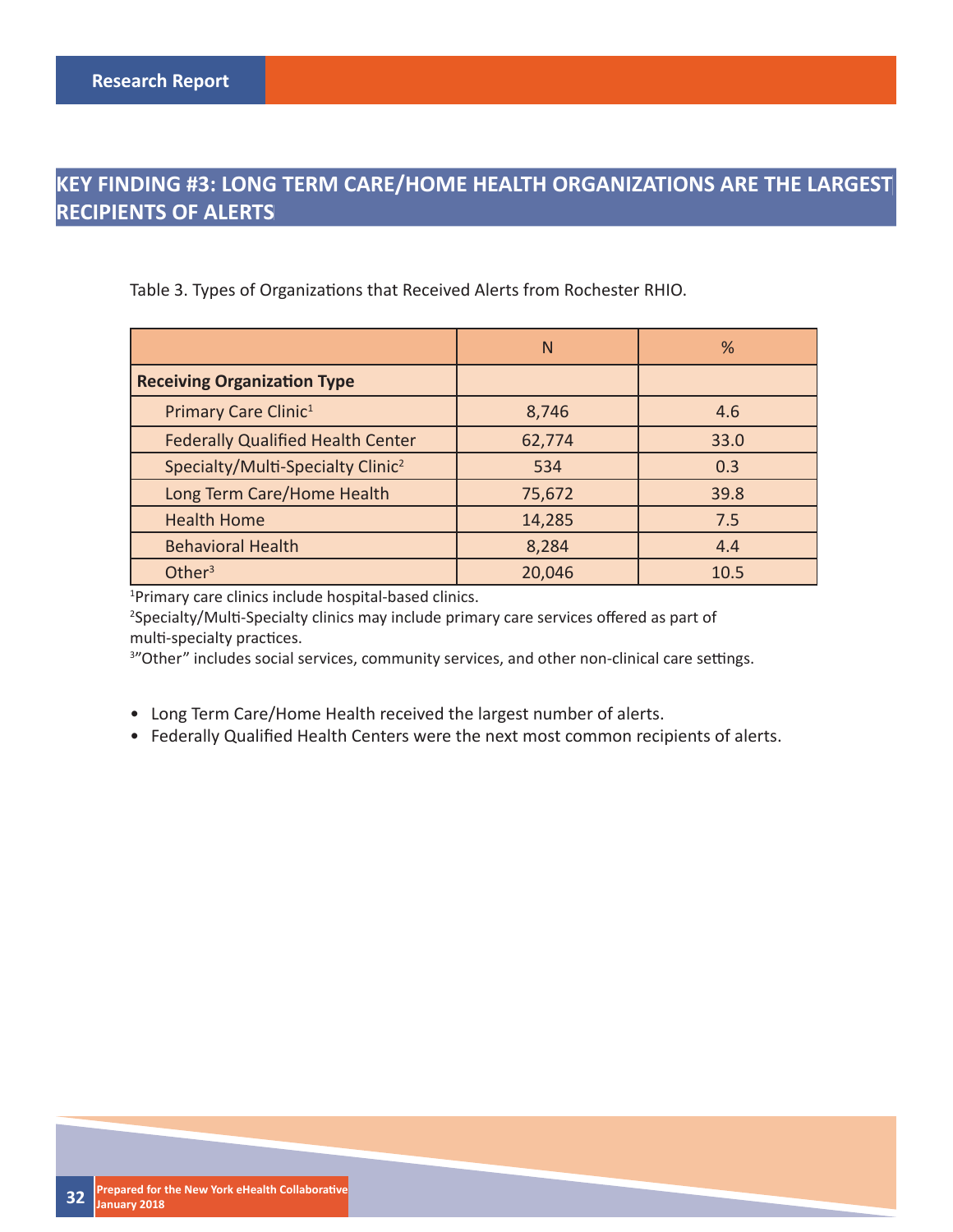### **KEY FINDING #4: PROVIDERS USE QUERY-BASED EXCHANGE IN RESPONSE TO ALERTS**



Figure 3. Percent of Alerts from Rochester RHIO with a Query within 24 hours, 72 hours, and 7 days

- Both alerts and query-based information exchange are supported by New York State and the Federal Government.
- Within 24 hours, approximately 3% of alerts resulted in end users accessing query portals for additional patient information.
- Within 7 days, more than 7% of alerts resulted in query access.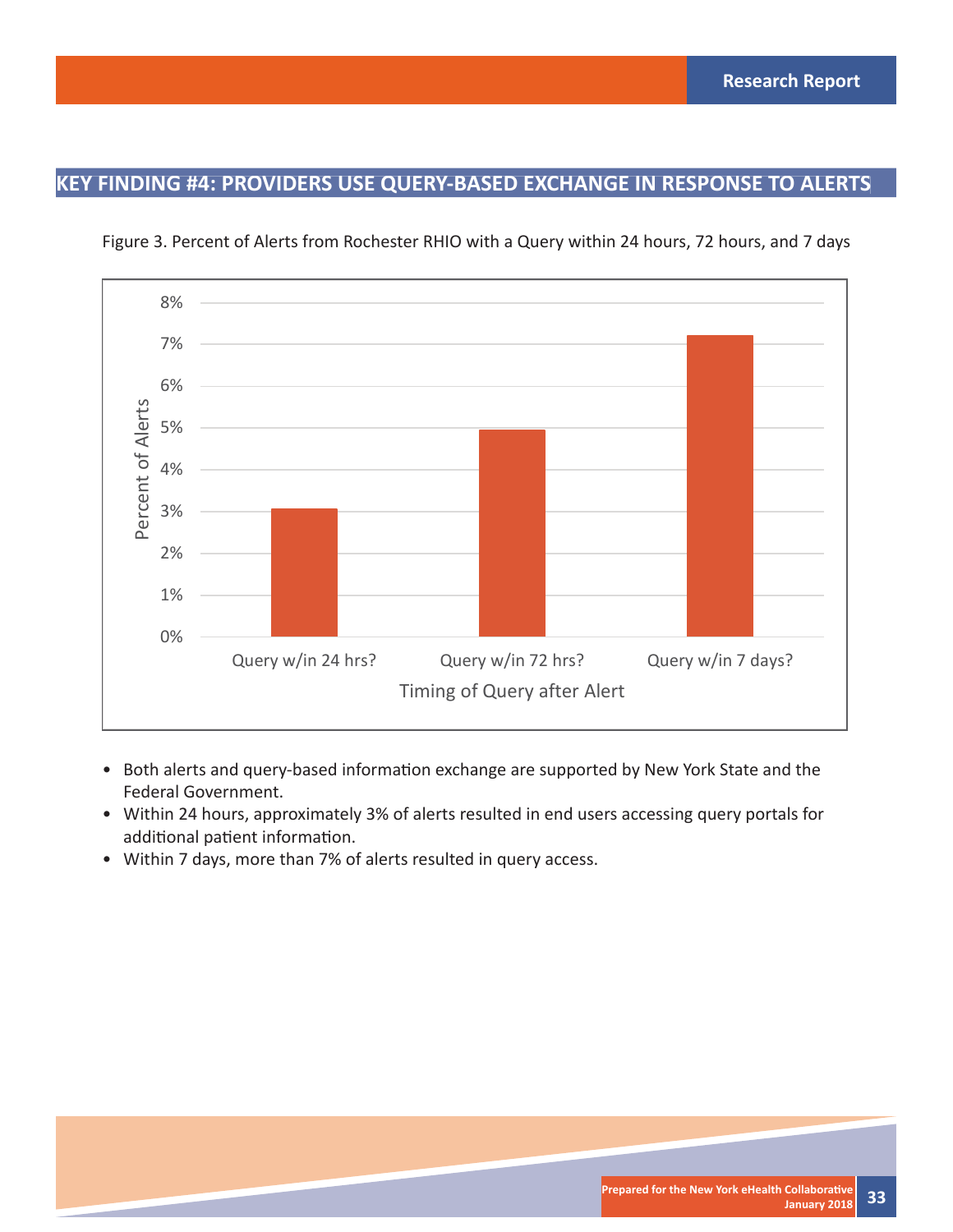### **KEY FINDING #5: QUERIES AFTER ALERTS ARE RECEIVED ARE MOST COMMON FOR ADULT PATIENTS**

Figure 4. Percent of Alerts from Rochester RHIO with a Query within 24 hours, 72 hours, and 7 days by patient age.



• Organizations are most likely to access Qualified Entities' query-based portal services if they received an alert for patients that were 30-64 years old.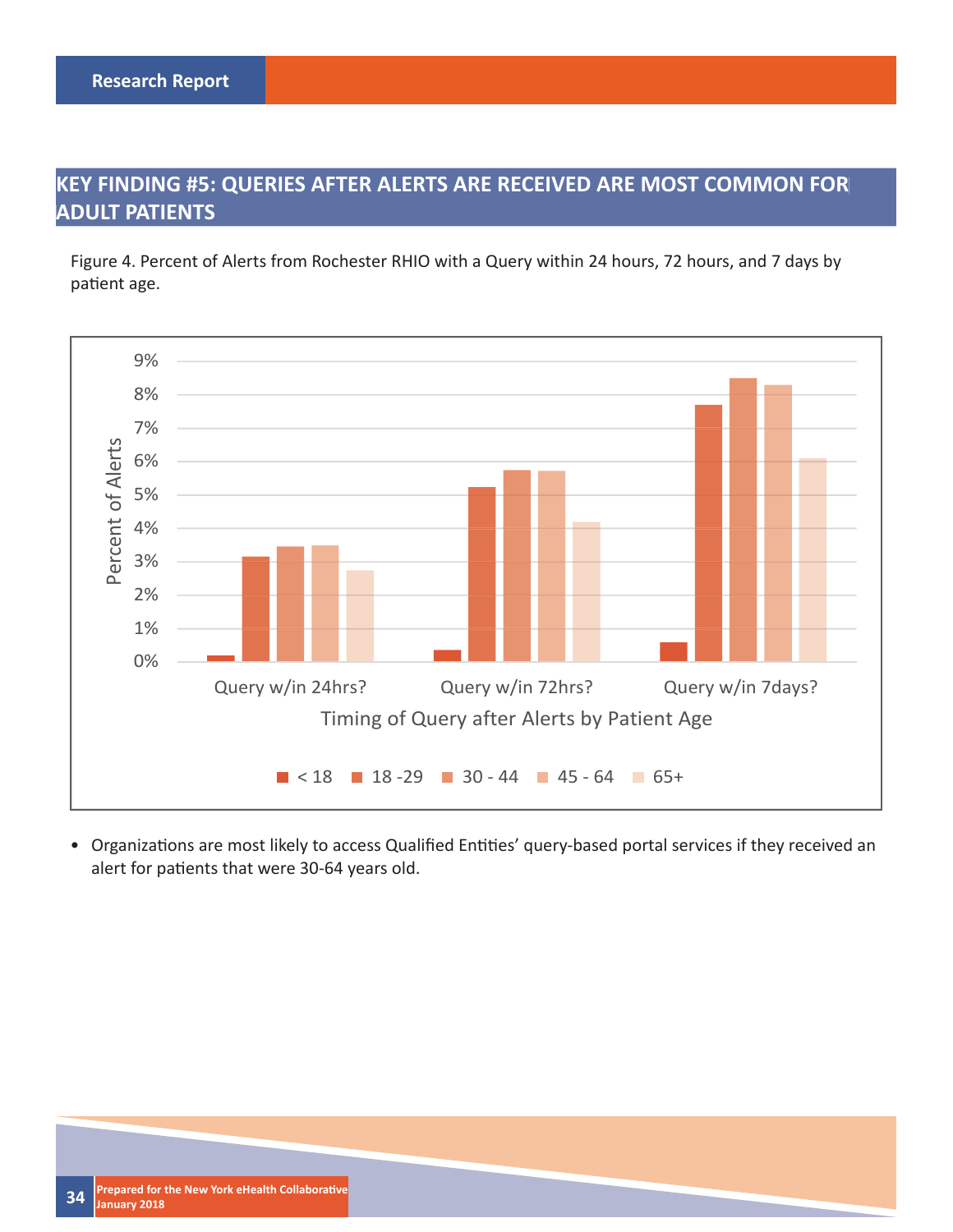### **KEY FINDING #6: QUERIES AFTER AN ALERT IS RECEIVED ARE MOST COMMON IN FEDERALLY QUALIFIED HEALTH CENTERS**

Table 4. Organizational Characteristics Associated with Utilization of Query-Based Services Following an Alert from Rochester RHIO.

|                                               | Total number of<br>alerts received | Query w/in<br>24hrs? | Query w/in<br>72hrs? | Query w/in<br>7days? |
|-----------------------------------------------|------------------------------------|----------------------|----------------------|----------------------|
|                                               | (n)                                | Υ                    |                      | Υ                    |
| <b>All Alerts</b>                             | 190,341                            | 3.1                  | 4.9                  | 7.2                  |
| <b>Receiving Organization Type</b>            |                                    |                      |                      |                      |
| Primary Care Clinic <sup>1</sup>              | 8,746                              | 3.8                  | 6.6                  | 9.6                  |
| <b>Federally Qualified Health Center</b>      | 62,774                             | 5.6                  | 9.2                  | 13.7                 |
| Specialty/Multi-Specialty Clinic <sup>2</sup> | 534                                | 0.0                  | 0.0                  | 0.0                  |
| Long Term Care/Home Health                    | 75,672                             | 0.9                  | 1.2                  | 1.8                  |
| <b>Health Home</b>                            | 14,285                             | 0.0                  | 0.0                  | 0.0                  |
| <b>Behavioral Health</b>                      | 8,284                              | 3.8                  | 6.5                  | 13.8                 |
| Other $3$                                     | 20,046                             | 4.0                  | 6.5                  | 8.9                  |

1 Primary care clinics include hospital-based clinics.

<sup>2</sup>Specialty/Multi-Specialty clinics may include primary care services offered as part of multi-specialty practices. <sup>3</sup>"Other" includes social services, community services, and other non-clinical care settings.

• Federally Qualified Health Centers are more likely to use query-based portals within 24 hours than other types of providers.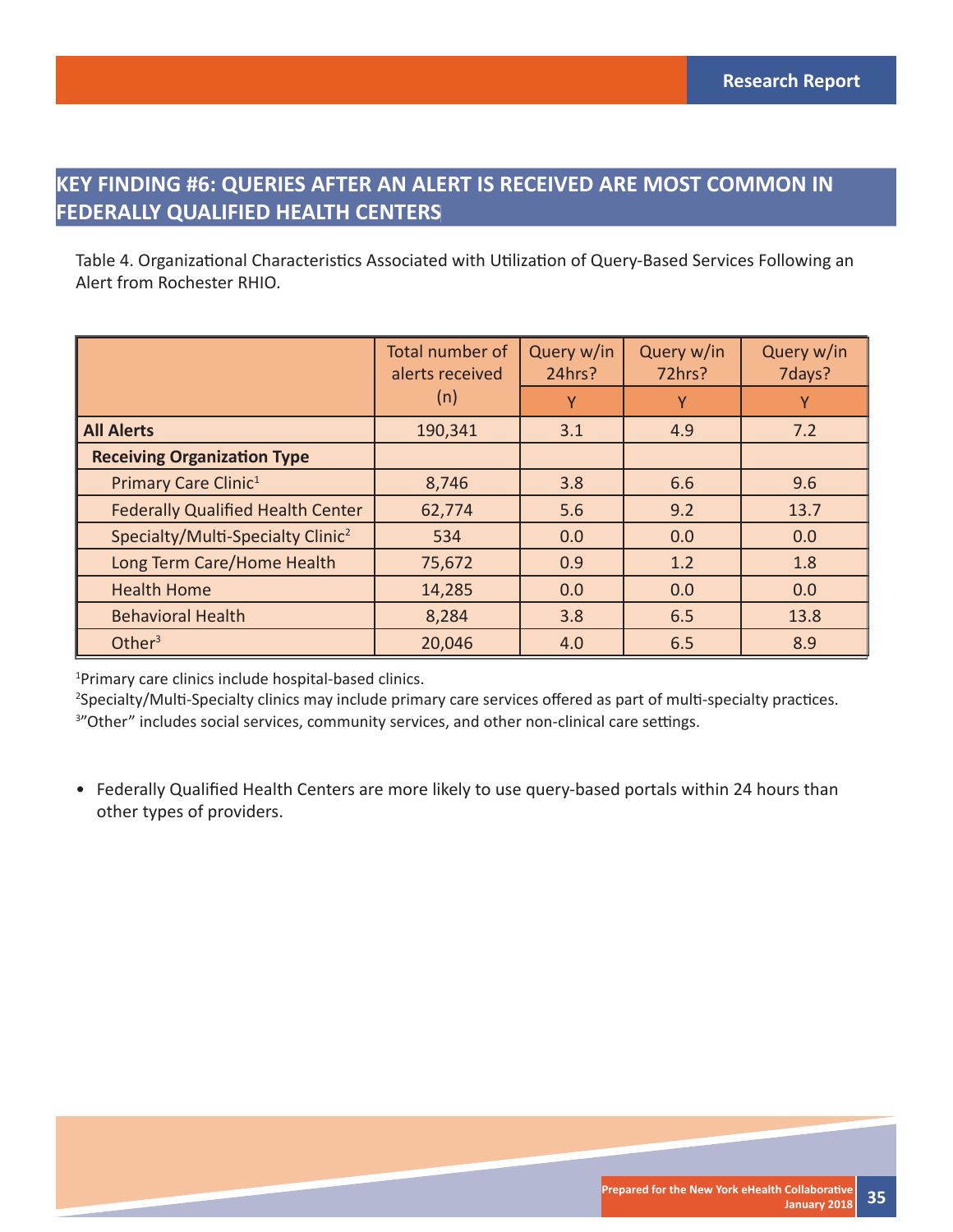### **KEY FINDING #7: QUERIES WITHIN 24 HOURS ARE MOST COMMON WHEN A PATIENT HAD BEEN DISCHARGED OR WAS SEEN IN AN INPATIENT SETTING**

Table 5. Characteristics Associated with Utilization of Query-Based Services Following an Alert from Rochester RHIO.

|                              | Total number of<br>alerts received | Query w/in<br>24hrs? | Query w/in<br>72hrs? | Query w/in<br>7days? |
|------------------------------|------------------------------------|----------------------|----------------------|----------------------|
|                              | (n)                                | $Y(\%)$              | $Y(\%)$              | $Y(\%)$              |
| <b>All Alerts</b>            | 190,341                            | 3.1                  | 4.9                  | 7.2                  |
| <b>Alert Timing</b>          |                                    |                      |                      |                      |
| Admit                        | 63,892                             | 2.8                  | 4.9                  | 7.6                  |
| <b>Discharge</b>             | 56,939                             | 3.6                  | $5.2$                | 7.2                  |
| <b>Both</b>                  | 69,420                             | 2.9                  | 4.8                  | 6.8                  |
| <b>Alert Setting</b>         |                                    |                      |                      |                      |
| <b>Emergency Department</b>  | 137,601                            | 2.8                  | 4.8                  | 7.0                  |
| Inpatient                    | 44,836                             | 3.7                  | 5.3                  | 7.6                  |
| <b>Both</b>                  | 6,204                              | 3.4                  | 6.0                  | 9.6                  |
| <b>Alert Source Location</b> |                                    |                      |                      |                      |
| Metropolitan                 | 168,019                            | 2.9                  | 4.6                  | 6.7                  |
| Micropolitan                 | 17,669                             | 4.6                  | 7.9                  | 11.4                 |
| Rural                        | 4,468                              | 4.0                  | 6.3                  | 10.2                 |
| <b>Direct to EHR</b>         |                                    |                      |                      |                      |
| Yes                          | 14,315                             | 0.0                  | 0.0                  | 0.0                  |
| <b>No</b>                    | 176,026                            | 3.3                  | 5.3                  | 7.8                  |

• Alerts sent after an individual had been discharged from an emergency department or inpatient setting were most likely to result in an organization accessing QE query-based portal services within 24 hours.

• Alerts that were sent when a patient had been to both the ED and inpatient setting in the same day were most likely to result in an organization accessing QE query-based portal services within 72 hours and 7 days.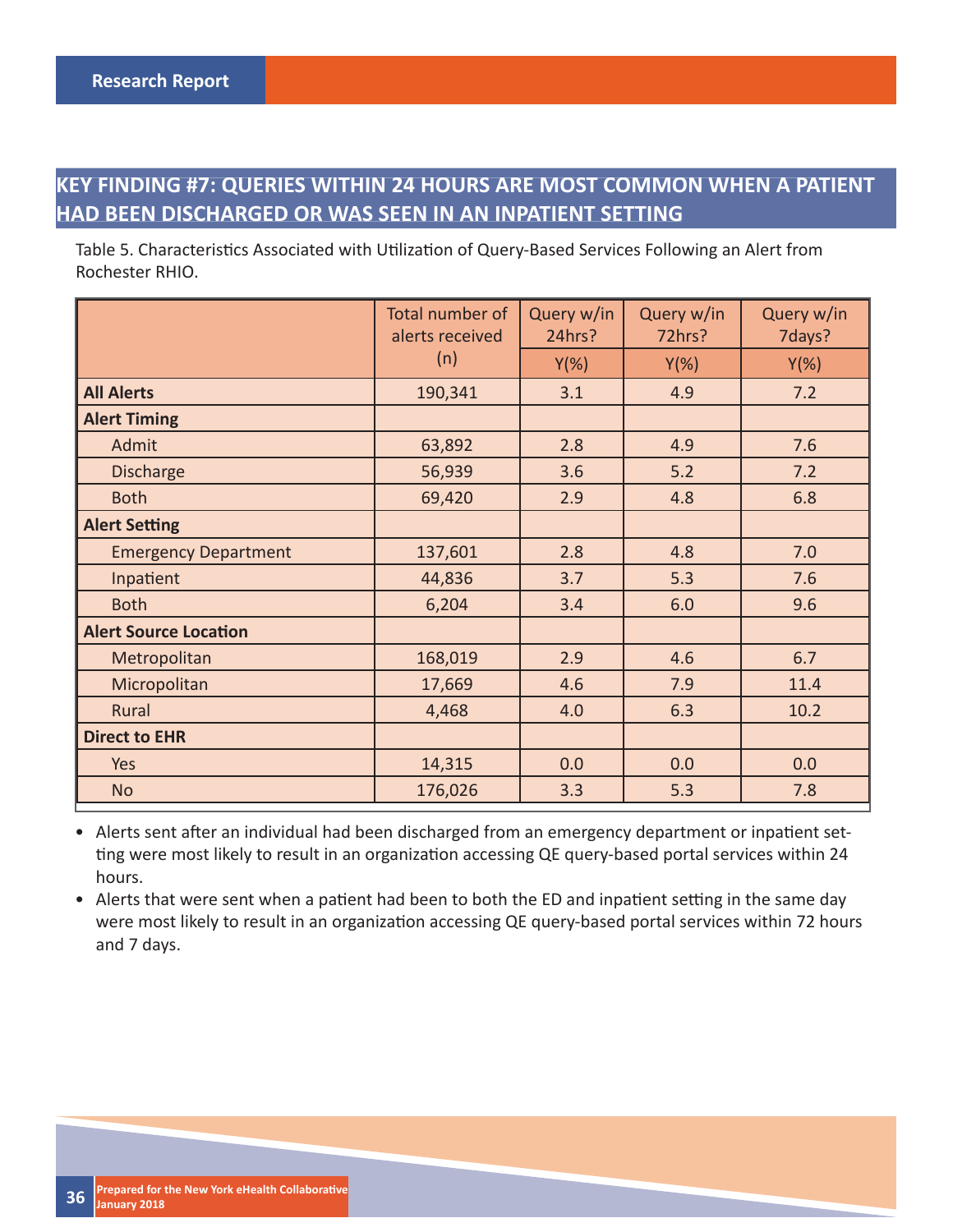#### PREPARED BY

Joshua R Vest, PhD, MPH, Indiana University Richard M. Fairbanks School of Public Health at IUPUI

Jessica S Ancker, PhD, MPH, Weill Cornell Medical College

Mark Unruh, PhD, MS, Weill Cornell Medical College

Hye-Young Jung, PhD, Weill Cornell Medical College

Katy Hilts, MPH, Indiana University Richard M. Fairbanks School of Public Health at IUPUI

For additional information or questions contact Joshua Vest (joshvest@iu.edu / 317 278 8410) or Cynthia Sutliff at the New York eHealth Collaborative (csutliff@nyehealth.org / 646 619 6573).

This project was made possible with funding from the New York eHealth Collaborative. The contents of this publication are solely the responsibility of the authors and do not necessarily represent the official views of the New York eHealth Collaborative. "The research presented was conducted by the awardee. Results may or may not be consistent with or confirmed by the findings of the independent evaluation contractor."